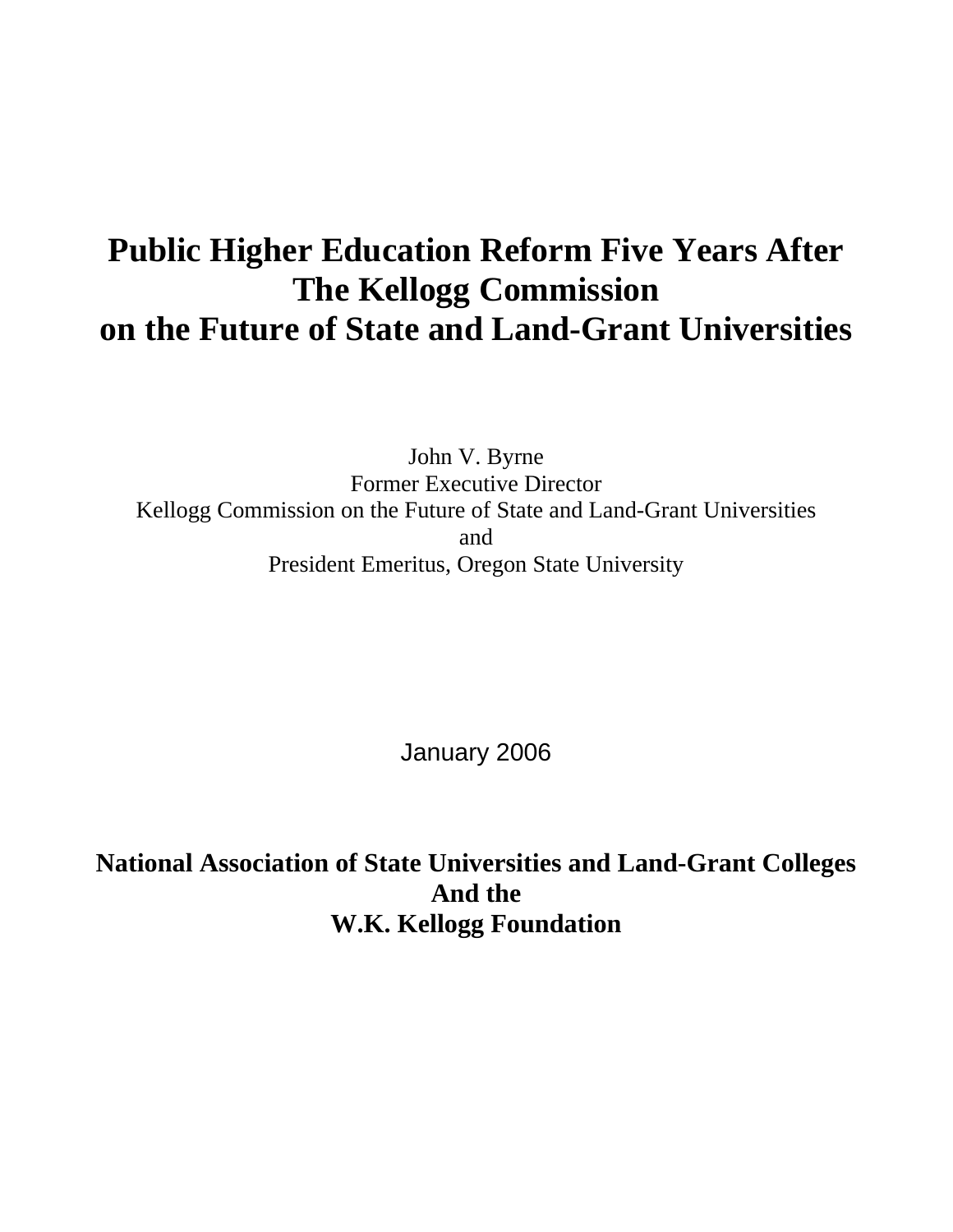#### Executive Summary

The Kellogg Commission on the Future of State and Land grant Universities existed between January 1996 and March 2000 in order to create an awareness among public universities of the need for higher education reform. The Commission, consisting of the presidents and chancellors of 25 major public universities, produced six reports and held numerous meetings on campuses throughout America urging a return to the educational values and dedication of the past. The commission called for discussion and actions on campuses to reinvigorate the student experience, improve student access, energize and enhance partnerships with the public served by the university, address the role of public universities in a learning society, and attend to the culture of the campus. A final report called for a renewal of the partnership of the public university with the society it serves. At the time of their release all of the reports were well received by academe throughout the United States.

Now, five years after the Commission's final meeting it is appropriate to address the lasting impact the Commission had on higher education reform. An assessment is presented here of the influence of the Commission based on thirty-five responses to a letter sent to presidents, chancellors, and friends of public higher education. The presidents and chancellors were requested to express their views on the effectiveness of the Commission and to share examples of transformative changes on their campuses during the past five years. If possible, they were to relate those changes to the recommendations of the Kellogg Commission.

All who responded indicated the work of the Commission was important to creating an awareness of the need for higher education reform. Several respondents said the Commission had stimulated and shaped discussion at a national level and had catalyzed action on their campus. Further, in a number of cases the Commission had validated changes already in the process of implementation on their campus. In commenting on the importance of the Commission, phrases were used such as: "provided a wake-up call", "generated an important national discussion", "accelerated the process of transformation", "provided a clear articulation of issues", "improved an understanding of academic issues", "emphasized the importance of 'learning, discovery, and engagement", and "served as a guide for reform". Several presidents called for an on-going Kellogg Commission-type effort to continue to stimulate reform.

These campus leaders pointed out that the primary areas of change influenced by the Commission included engagement with society, internationalization of the campus with particular attention to overseas opportunities for students, holistic learning including residential and in-service learning, undergraduate research opportunities, and distant and lifelong learning. A number of campuses had revised their curricula with specific attention to the general core and to capstone in-service experiences. Several institutions reviewed and revised their guidelines for promotion and tenure in keeping with academic changes and greater engagement with society. Many indicated greater emphasis on diversity and attention to campus culture in general. Examples of these reforms are presented in this report.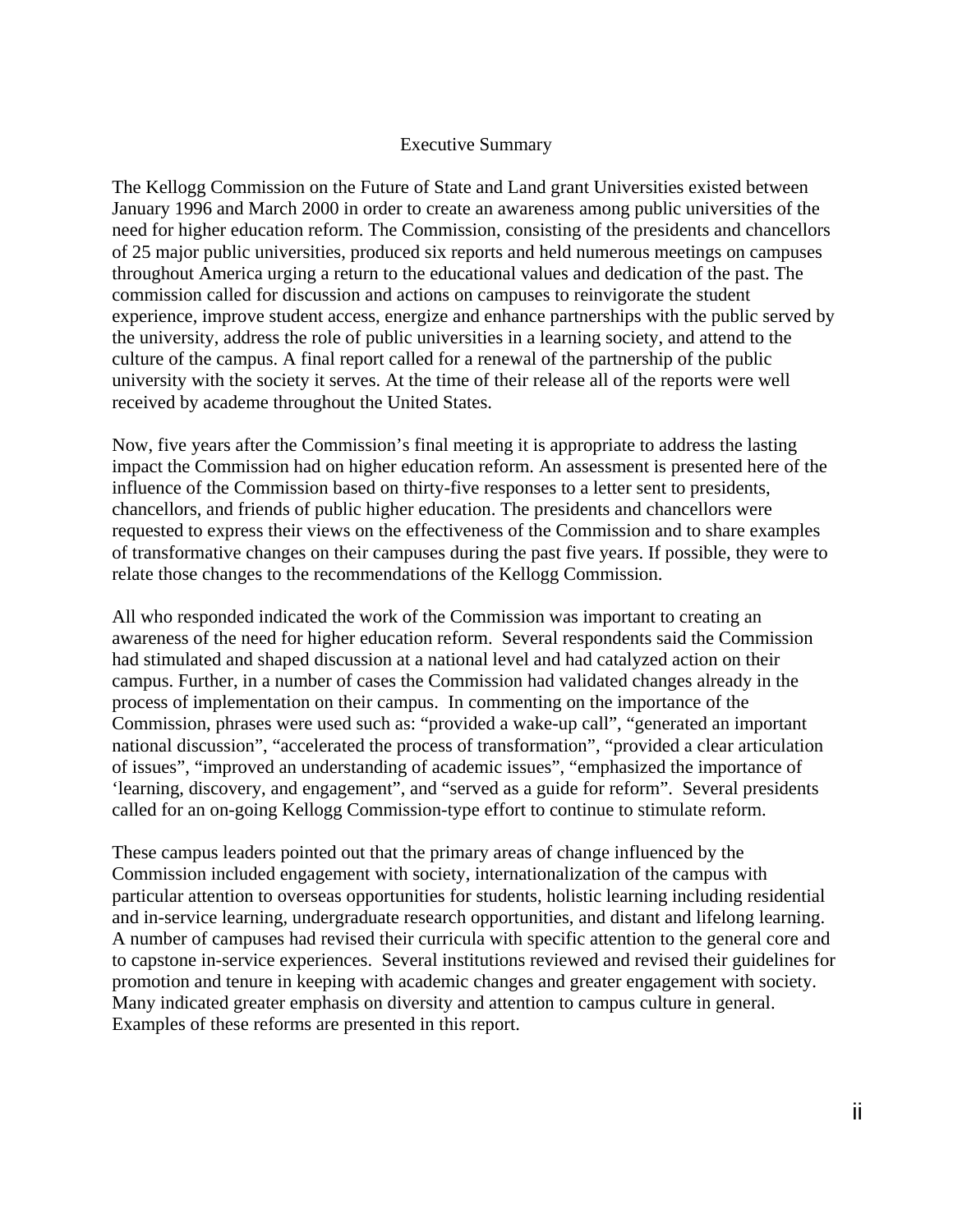All who responded stated that at their university significant change was underway. A small number of universities were truly innovative in the changes they were making; most had adopted changes already implemented at other universities. All were attempting to better meet the educational needs of the 21st century society they serve; all indicated the work of the Kellogg Commission had directly or indirectly been of benefit to them and to higher education.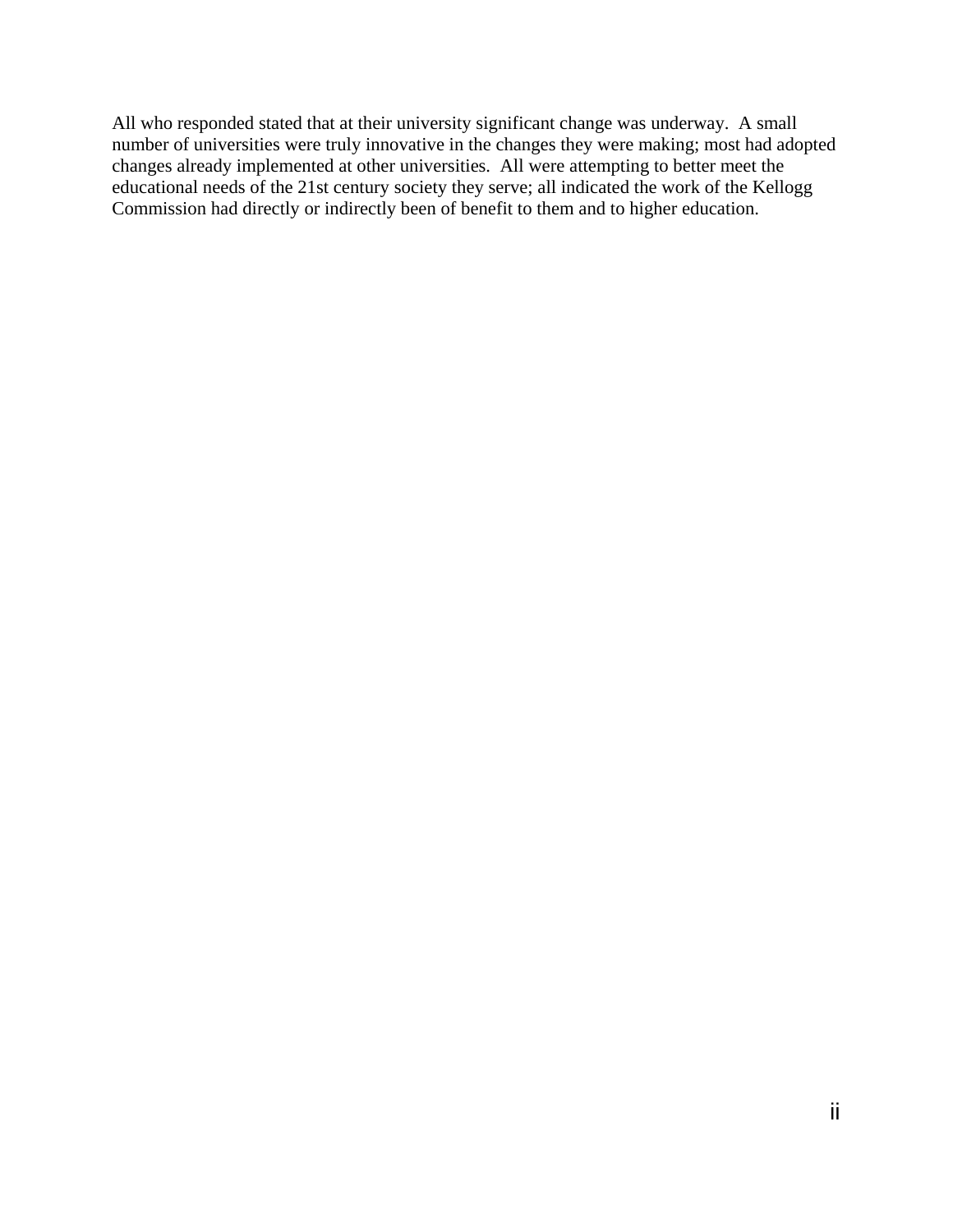# Public Higher Education Reform Five Years After the Kellogg Commission on the Future of State and Land-Grant Universities

### Introduction

 $\overline{a}$ 

June 1996: "Unprecedented problems confront our campuses. We face seismic shifts in public attitudes. We are challenged by new demographics and exploding technologies. We are beset by demands to act "accountably" toward students, parents, communities, and taxpayers. An increasingly skeptical press questions our priorities....We must take charge of change. That is what the Kellogg Commission on the Future of State and Land-Grant Universities is all about."<sup>[1](#page-3-0)</sup>

With these words the Kellogg Commission introduced itself to the academic world. The purpose of the Kellogg Commission on the Future of State and Land-Grant Universities was to increase the awareness of public university faculty and administrators throughout the United States of the urgent need for higher education reform. The Commission, consisting of the presidents and chancellors of twenty-five major public universities,<sup>[2](#page-3-1)</sup> met between January 1996 and March 2000. A group of lay advisors met with the Commission, providing a societal reality check. The Commission produced six reports<sup>[3](#page-3-2)</sup> and held numerous meetings on campuses throughout America, focusing on the educational values, principles, and dedication that made American public higher education successful in the past, the envy of educators throughout the world. Recognizing that we live in a new age and a different world, the Commission called for reforms to prepare America's universities for effective service to society in the  $21<sup>st</sup>$  century. The Commission's first five reports urged discussion and actions on campuses to reinvigorate the student experience, improve student access, energize and enhance partnerships with the public, address the role of public universities in a learning society, and attend to the culture of the campus. Its sixth and final report called for a renewal of the partnership of the public university with the society it serves.

Now, five years after the Commission's final meeting, it is appropriate to ask the following questions and to answer them: "Did the Commission make a difference? Did it have a lasting influence on public higher education in America? And if it did, what was that influence?"

<span id="page-3-0"></span><sup>&</sup>lt;sup>1</sup> "Taking Charge of Change: Reviewing the Promise of State and Land-grant Universities", Kellogg Commission on the Future of State and Land-grant Universities, National Association of State Universities and Land-grant Colleges, June 1996

<span id="page-3-1"></span><sup>2</sup> Appendix A: Kellogg Commission and Advisory Committee members

<span id="page-3-2"></span><sup>&</sup>lt;sup>3</sup> Appendix D: List of reports published by the Kellogg Commission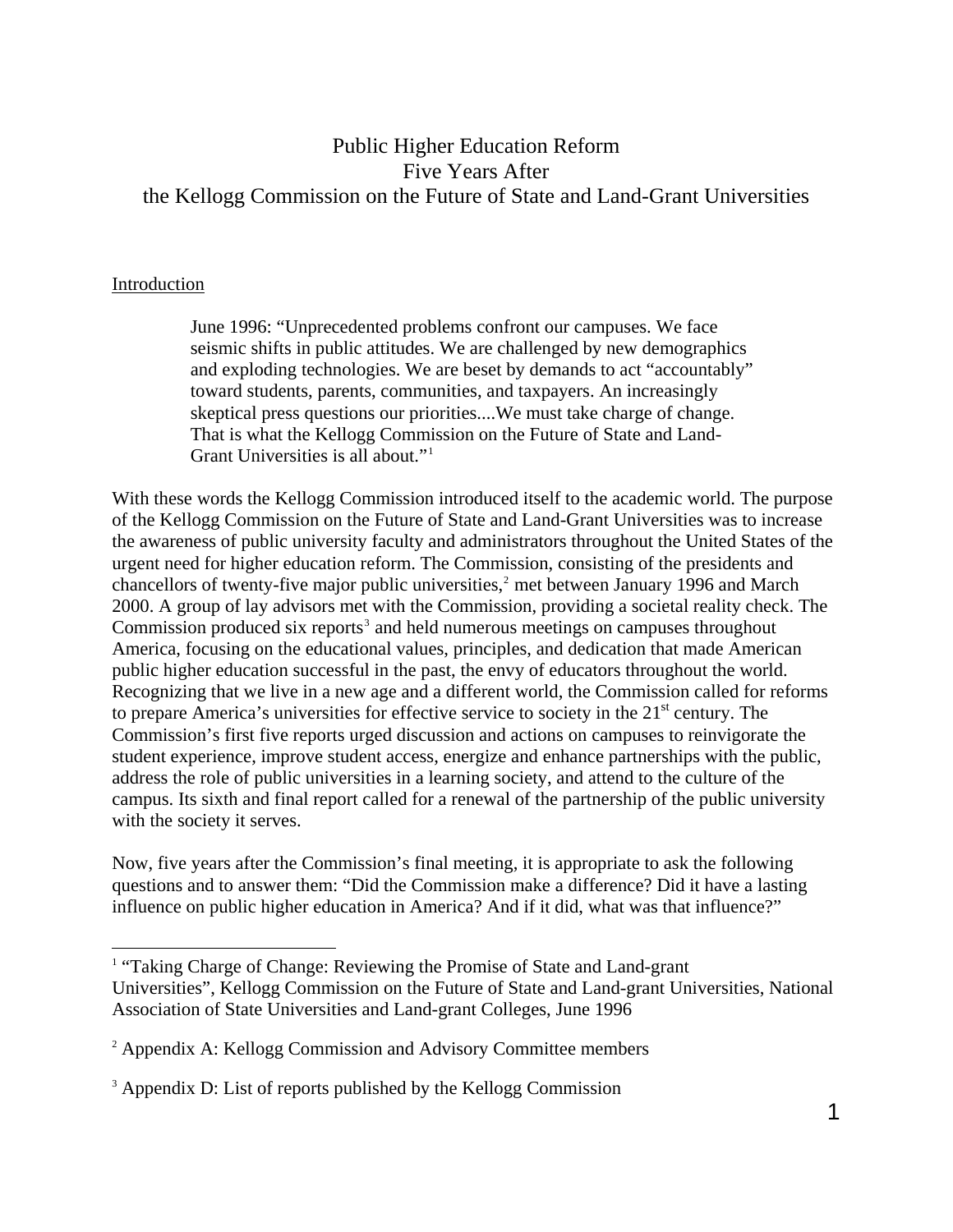In order to assess any influence the Commission may have had, a letter was sent by Peter Magrath, President of the National Association of State and Land-grant Colleges (NASULGC), Graham Spanier, Chairman of the Kellogg Commission, and John Byrne, Executive Director of the Kellogg Commission, to the presidents and chancellors of forty universities, requesting their views on the effectiveness of the work of the Commission.<sup>[4](#page-4-0)</sup> The letter was also sent to thirty-one other people who had been involved in the Commission's deliberations. The presidents and chancellors were asked to provide examples of transforming changes on their own campuses and where appropriate to relate those changes to the recommendations of the Kellogg Commission. Thirty-five responses were received; thirty-one of these were from presidents and chancellors.<sup>[5](#page-4-1)</sup> The assessment of the influence of the Kellogg Commission presented in this report is based on the letters received.

#### Overview:

*"The Commission was one of the most effective efforts undertaken over the past several decades to refocus dialogue and programs on higher education, particularly public higher education....It is readily apparent that it [the Commission] changed the nature of the discussion."*[6](#page-4-2)

Every response indicated the work of the Commission was important in creating an awareness of the need for higher education reform and that significant change or reform had been taking place at their institution. Several respondents said the Commission had stimulated and shaped discussion at a national level and had catalyzed specific action on their campus or that the Commission had validated changes already in process. Regarding the importance of the work of the Commission, they made comments such as: "provided a wake-up call", "generated an important national discussion", "accelerated the process of transformation", "provided a clear articulation of issues", "improved an understanding of academic issues", "emphasized the importance of 'learning, discovery, and engagement'", and "served as a guide for reform". Several presidents called for an on-going Kellogg Commission-type effort to continue the work of stimulating reform.

These campus leaders pointed out that the primary areas of change occurring on their campus included engagement with society, internationalization of the campus with particular attention to overseas opportunities for students, holistic learning that includes residential and in-service learning, undergraduate research opportunities, and distant and lifelong learning. Several indicated their faculty had revised their curricula with specific attention to required general core academic courses and to capstone in-service experiences. In keeping with academic changes and greater engagement with society, a number of institutions revised their promotion and tenure guidelines. Many respondents indicated greater emphasis on diversity and attention to campus culture in general. A small number of universities were truly innovative in the changes they were

l

<span id="page-4-0"></span><sup>4</sup> Appendix B: letter

<span id="page-4-1"></span><sup>5</sup> Appendix C: List of Respondents

<span id="page-4-2"></span><sup>&</sup>lt;sup>6</sup> The unattributed quotations included in this report are from the responses received from the presidents and chancellors.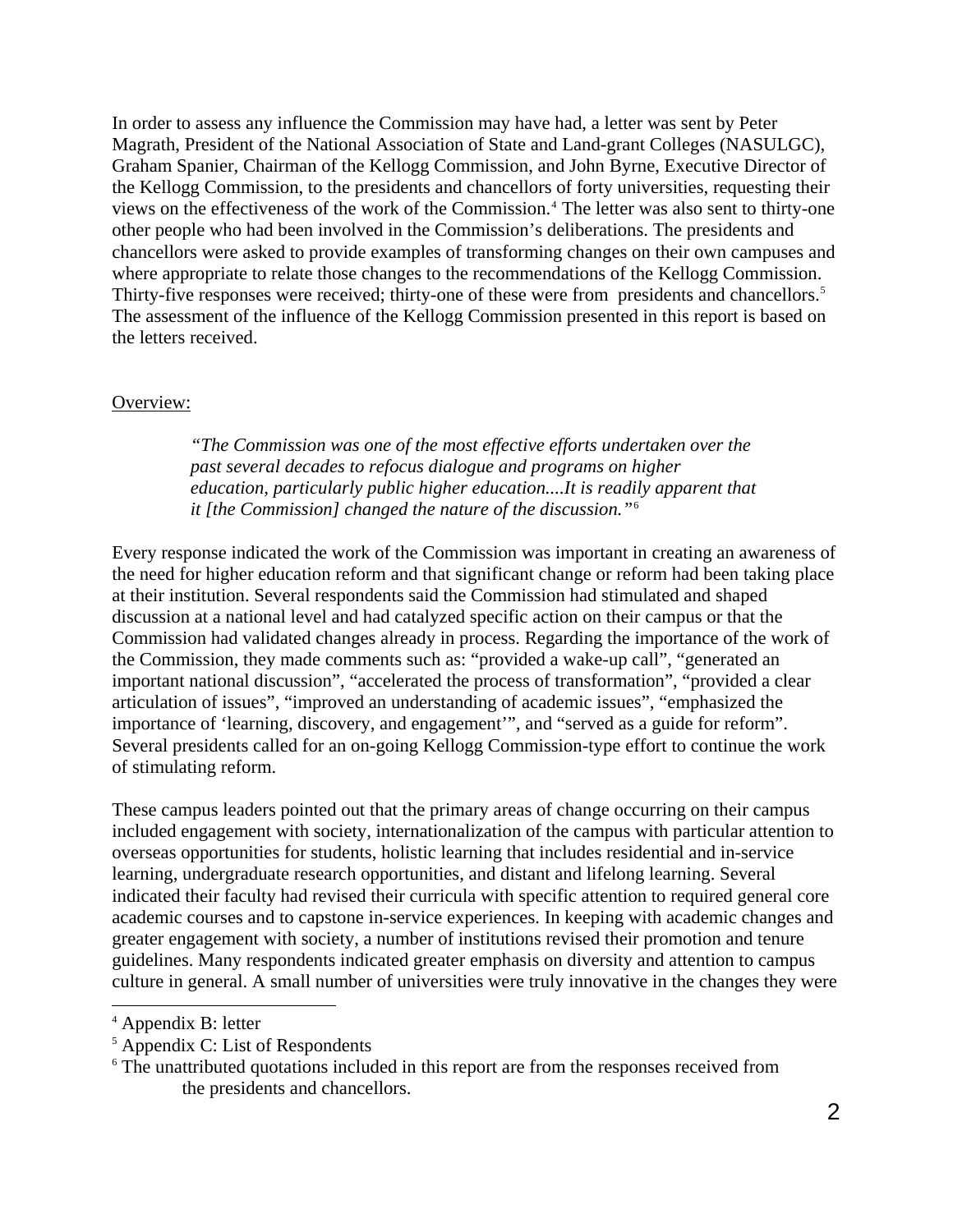making; others adopted changes already implemented at other universities. All respondents indicated the work of the Kellogg Commission had directly or indirectly been of benefit to them and to higher education in their attempt to meet the educational needs of the  $21<sup>st</sup>$  century society they serve.

Fifteen institutions (48%) included transforming changes in their strategic, long-range, or academic plans. All respondents (100%) reported changes in the student experience; eighteen (58%) had revised their admissions standards and processes or had taken steps to improve retention; twenty-two (71%) had adopted or re-invigorated their engagement with society; fifteen (48%) highlighted changes in lifelong and/or distant learning; and fifteen (48%) indicated some effort to address the fragmentation of their campus culture. Several highlighted efforts to integrate all learning activities and to create a student-centered campus. "The six Commission reports clearly articulated the critical issues that face NASULGC universities and provided a sound blueprint for needed reforms."

The following assessment is organized according to the topics covered in the first five Kellogg Commission reports.

#### The Student Experience

The work of the Kellogg Commission started with the student experience. In its first report, "Returning to Our Roots: the Student Experience", the Commission stated:

> " (1) Our institutions must become *genuine learning communities*, supporting and inspiring faculty, staff, and learners of all kinds. (2) Our learning communities should be *student centered*, committed to excellence in teaching and to meeting the legitimate needs of learners, wherever they are, whatever they need, whenever they need it. (3) Our learning communities should emphasize the importance of a *healthy learning environment* that provides students, faculty, and staff with the facilities, support, and resources they need to make this vision a reality."

Included in the list of action commitments cited in that report were: "address the academic and personal development of students in a holistic way" and "strengthen the link between discovery and learning by providing more opportunities for hands-on learning, including undergraduate research."

Nineteen institutions (61%) highlighted both holistic approaches to learning and also an increase in opportunities for study abroad experiences. Sixteen institutions (52%) emphasized efforts to provide more opportunities for their undergraduates to participate in research as part of their learning experience. Several respondents cited programs in which students learned by providing services to the community (service learning) and mention was also made of efforts to create learning communities among students. Roughly a third of the replies indicated they had revised or were in the process of revising their curriculum, particularly the general education core requirements.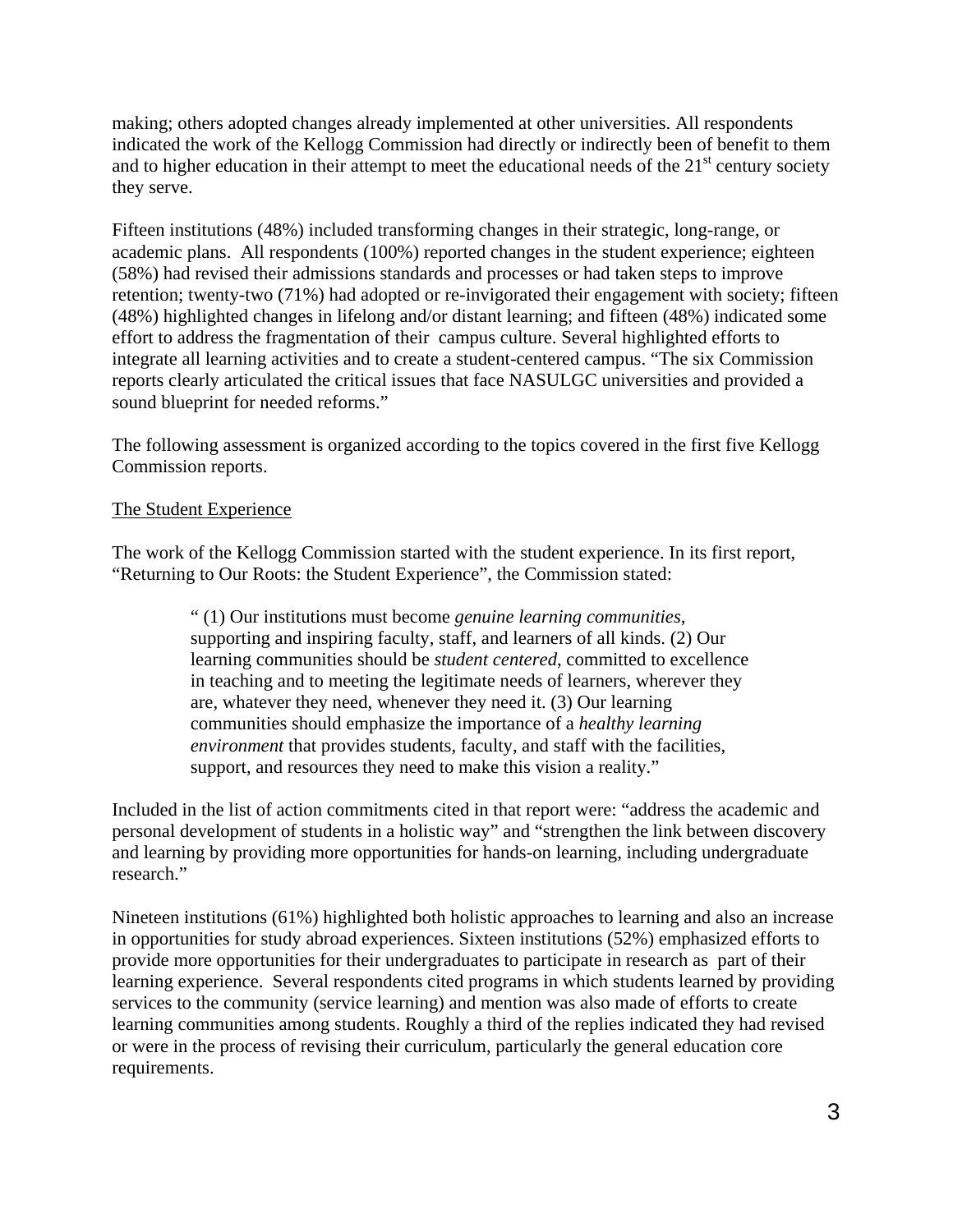*Holistic Learning* includes learning a student experiences outside the classroom and laboratory as well as inside. It involves the development of the student socially, academically, and intellectually. Efforts to couple learning outside the curriculum with that inside include the use of specialized living arrangements dedicated to particular academic and other interests. These have been instituted at a number of universities. For example, the University of Georgia has a residence hall for language immersion, Oregon State University's Weatherford Hall houses a program in which students develop their own businesses, and Purdue University involves students in entrepreneurial activities and engagement in their "Discovery Park".

Freshman seminars designed to create learning communities of new students are successful in improving student retention at the University of North Carolina, Washington State University, and Northern Illinois University, among others. Several universities organized freshman seminars or discussion groups about books that all new students are required to read before entering the university. Jump-start programs held during the summer before students matriculate are successful not only in giving freshman an early taste of college life, but also in helping them develop relationships with other students and in creating student learning communities that can provide support during their first year on campus, and later too. These have been successful at the University of West Virginia and the University of Alabama at Birmingham, for example. All of these programs enhance the development of students outside the boundaries of the academic curriculum.

*Undergraduate Research* was also cited as an important learning experience by a number of presidents and chancellors. Students are given hands-on experiences in the discovery of new knowledge at many universities. The University of New Orleans reported that students engage in research with senior faculty in all seven of the university's colleges. Auburn University provides year-long and semester-long competitive research fellowships. Northern Illinois University provides funds for creative activities by undergraduates in the arts as well as in scientific and technical research. Several universities, including Portland State, the University of Wisconsin, and Rutgers University, also make funds available to undergraduates for the conduct of research. The University of California at Davis reports that sixty percent of their undergraduates participate in research with faculty. At the University of Georgia, selected freshman are involved in research as soon as they are accepted to the university. A number of institutions, such as North Carolina Agricultural and Technical State University (North Carolina A&T), Wisconsin, and Arizona State hold symposia at which students present the results of their research. Student research papers are published in the "Journal for Undergraduate Research Opportunities" at the University of Georgia. The School of Life Sciences at Arizona State has three distinct levels of research experience: *apprentice*, *researcher*, and *fellow*. In this program, *apprentices* work on a faculty-initiated project, *researchers* participate in the design of experiments, and *fellows* design and implement an independent research project.

*International study abroad programs* are coming of age. In the past, it was difficult to convince undergraduates that an overseas educational experience could pay off with great dividends to their future careers. Today, more and more universities are expanding opportunities for American students to experience other cultures, learn other languages, and appreciate the global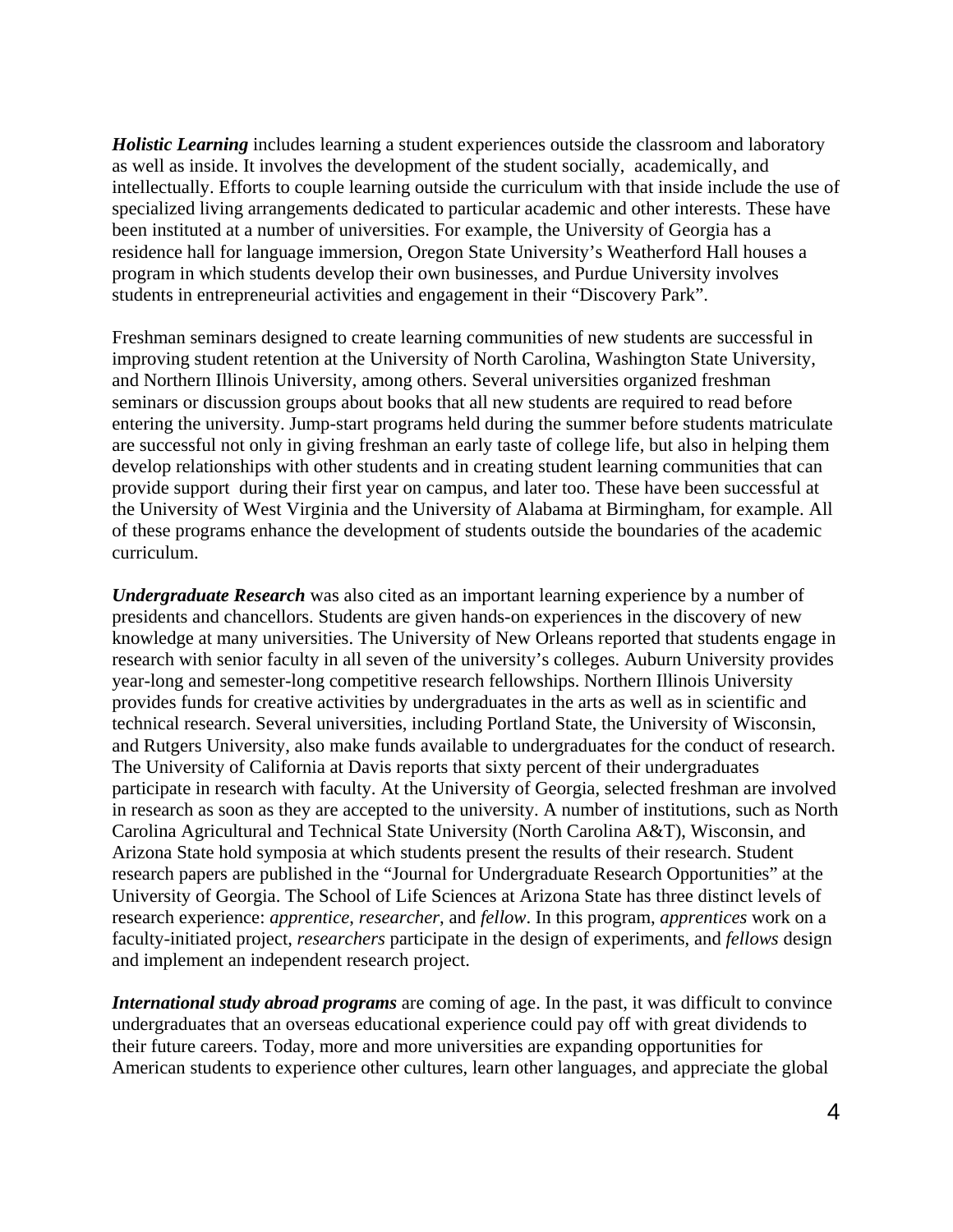dimensions of social, political, economic, and environmental issues, and more and more American students are taking advantage of these opportunities. Several presidents mentioned that the Kellogg Commission stimulated them to revisit their international goals and ultimately to expand them. Iowa State University, Michigan State, UC Davis, University of Georgia, and Purdue all report an increase in the number of students studying overseas. Some schools, such as Georgia and Minnesota, have set goals for a certain percentage (some as high as 50%) of their undergraduate students to participate in studies in other countries.

Virginia Tech, Iowa State, University of Georgia, University of Nebraska, Maryland Eastern Shore, and Auburn report increases in the number of educational partners overseas. Arizona State offers a winter session overseas program and Wisconsin has short-term international programs of three to four weeks. North Carolina A&T offers an international certificate for completion of a study program involving international courses and a study-abroad experience. Oregon State University offers a dual degree program in which a student may obtain a degree in his/her discipline along with an international degree. Oregon State also has an active international internship program in which a student can participate as an intern in a company or agency abroad.

A number of universities recently reorganized their administrative structure in order to be more effective in administrating their international programs. Penn State combined its Office of Undergraduate Studies with its Office of International Programs. The University of North Carolina created the position of Associate Provost for International Affairs two years ago, and, at about the same time, launched the construction of its Global Education Center, a \$34 million, 82,000 square foot building to house all their international activities. Other notable international activities include eight federally funded National Resource Centers at the University of Wisconsin, which are designed to train students in critical world languages and area studies. Wisconsin also initiated a "D.C. Semester in International Affairs", which provides a small number of students with an internship experience in international offices, embassies, and governmental agencies in Washington, D.C.

#### Student Access

"*The 'Putting Students First' focus of the first report effectively set the stage for a complete re-thinking of how we are fulfilling our missions, and, I believe, has resulted in major changes in our approach to student learning with a much greater emphasis on doing all we can to help students succeed*."

Student Access has long been considered an area for improvement at many universities. In its second report, "Returning to Our Roots: Student Access", the Kellogg Commission expressed its concerns about the need to improve in three areas related to student access: the policies and procedures by which students were admitted to institutions; diversity on campuses; and the success of students once admitted. The Commission recognized that admission to a university is not the only challenge facing students, but access to success within the university and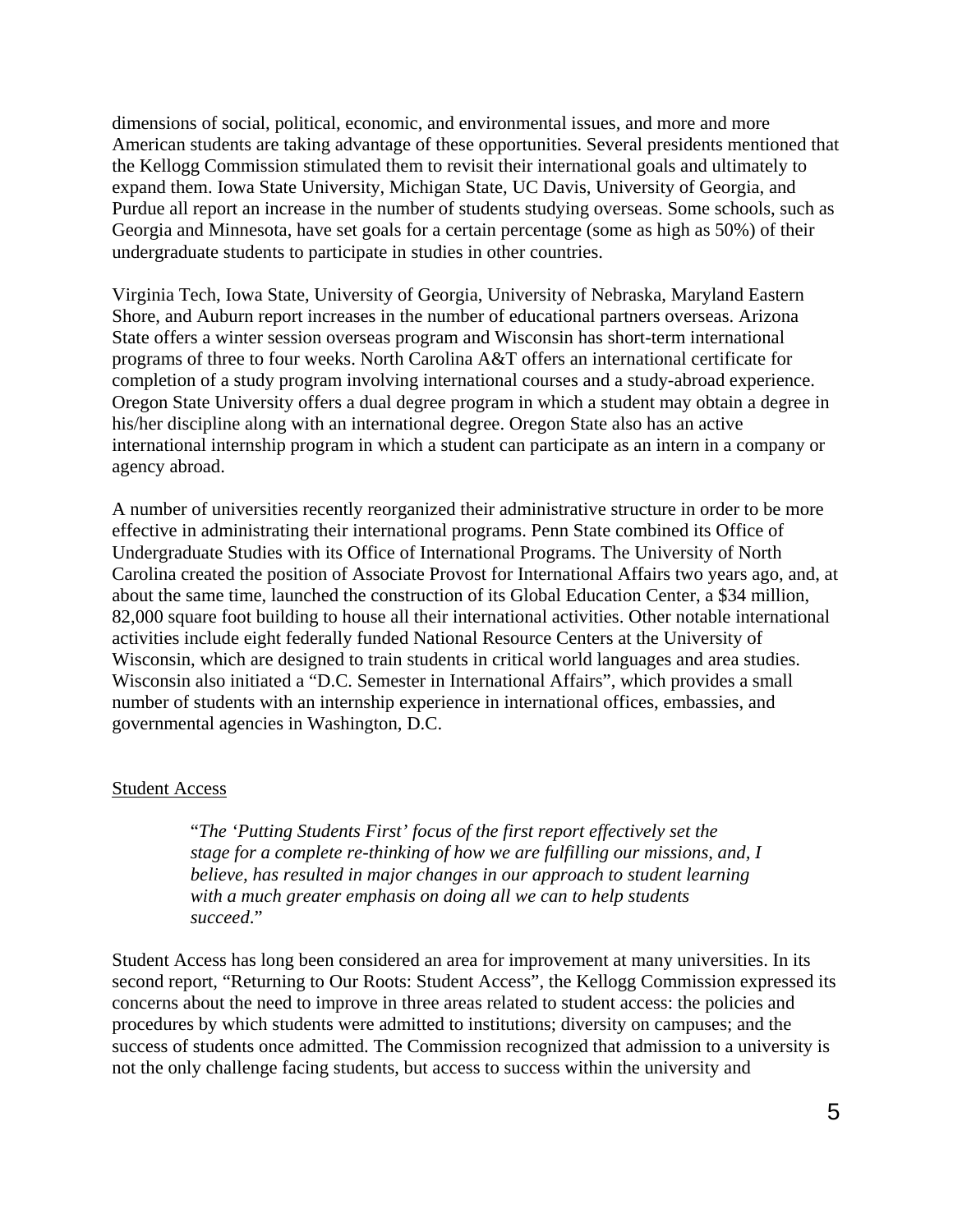subsequently in life are. In order to provide access to success the Commission called for programs to meet the needs of both non-traditional and traditional students; to build new partnerships with public secondary schools; to validate admissions requirements; to encourage diversity; to improve inter-institutional transfer and articulation agreements; and to enhance support services to ensure that all students succeed in achieving their educational objectives. More than half the institutional leaders who responded emphasized their efforts to streamline admissions procedures, including working with high schools to better prepare students for university admission. In several cases they noted programs which pay particular attention to students who are disadvantaged due to socio-economic factors.

As the Commission discussed the issue of student access it quickly became apparent that the issue was not only access or admission to the university, but also access to success after a student is once admitted, i.e. retention. The Commission focused its discussions on admission and transfer policies and procedures, and on the means to enhance the retention of students. Fifteen of the responses (48%) highlighted changes in admission and retention efforts.

At a number of institutions, such as Nebraska, New Orleans, North Carolina, and Oregon State, admissions standards have been changed to accommodate more students. The University of North Carolina has eliminated binding early decision by applicants and gives every application for admission two readings. At Oregon State the "Insight Resume" has been added to the admission and scholarship application process. It consists of six short-answer response questions designed to assess student characteristics such as motivation, ability to set and achieve goals, and ability to meet personal adversity. By assessing these "non-cognitive variables" officials at Oregon State believe universities can achieve more accurate predictions of academic success. With the leadership of Rutgers University New Jersey has adopted a web-based, state-wide transfer system, "NJTRANSFER", that helps community college students select courses, learn about 4-year degree requirements, and transfer information for virtually every college and university in New Jersey.

Helping students achieve success within the university is a common high priority and special efforts are made by most universities to help incoming students adjust to their new environment. Portland State University offers special seminars for transfer students which are similar to freshman indoctrination seminars. The University of Minnesota monitors student progress and issues "midterm alerts" to help students address academic problems. The University of Nebraska has produced a multi-media orientation CD for new students. The University of Alabama at Birmingham promotes orderly progression within the university through a specific program of consistent advising. Florida International University, primarily a commuter university, proposes creating Virtual Student Centers using information technology to build student learning communities and to provide support services in an on-line environment. The centers will be organized around student majors such as Engineering, Natural Sciences, Social Sciences, and Nursing. They report that students will be able to communicate directly with other students, find study partners, access faculty-generated tutorials, become involved in research projects, learn more about career opportunities in their major, and receive advising as they plan their term-byterm program - all online.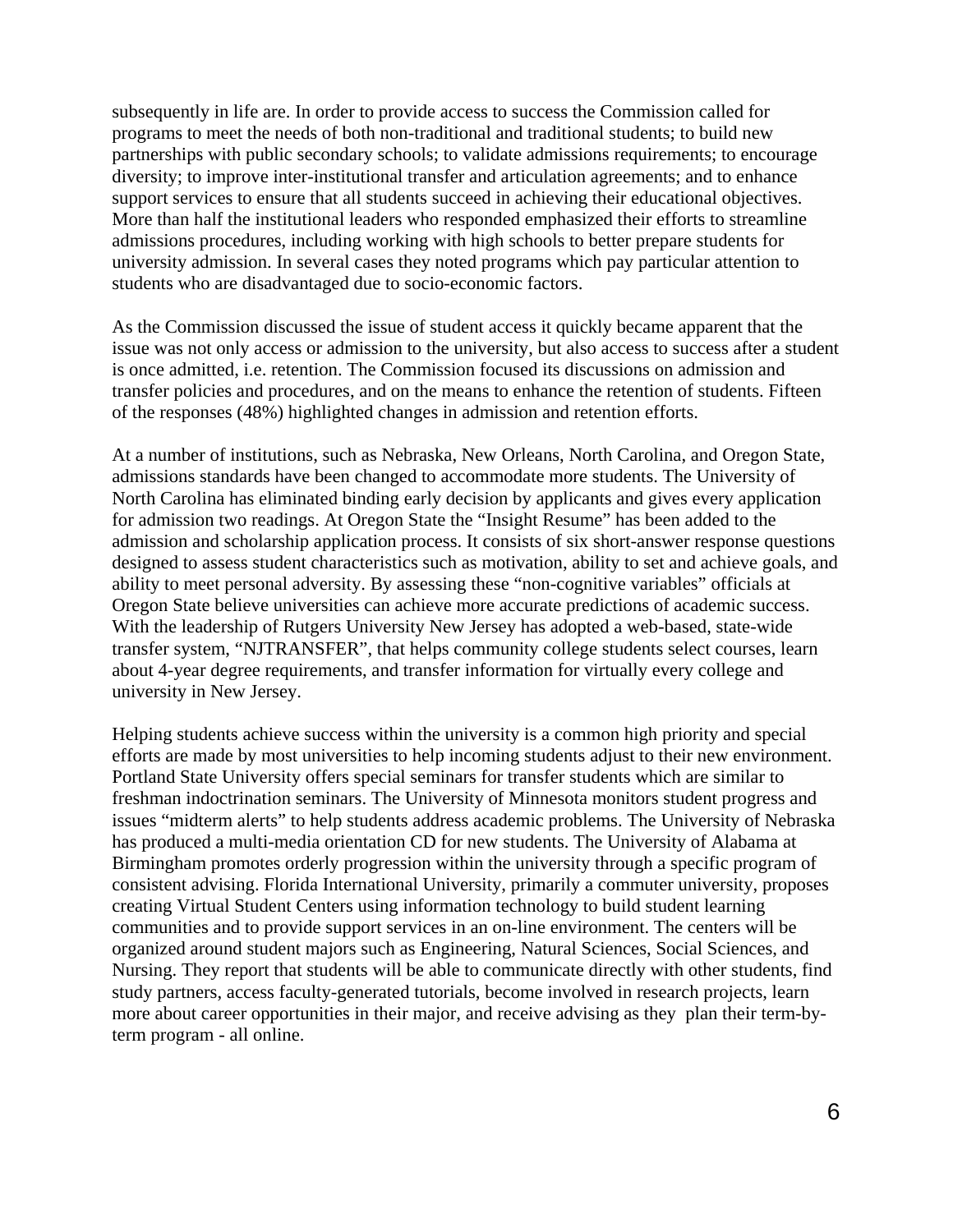Other efforts to improve student retention include the academic success courses at Iowa State, the student "scorecard" system adopted at the University of Maryland Eastern Shore, and West Virginia's "Regents Bachelor of Arts Program", offered only to students who have been out of high school for more than five years. Freshman seminars, interest groups, and other devices to create small group "learning communities" are all designed to improve student retention and were mentioned in the section on the student experience.

#### Engagement

"*It is important to reiterate the positive role the Commission took to probe the issues that are vital to higher education. Further, its work signified our collective commitment to excellence and responsibilities to those inside and outside the academy*."

The Kellogg Commission's third report, "Returning to Our Roots: the Engaged Institution" received considerable attention and has been widely utilized. The Commission recognized the extensive contributions of service that universities have made to the people of our nation, but concluded that even greater service is possible and that it is time to go beyond outreach and service to what the Commission defined as "engagement". In the report, the Commission stated,

> "Engagement goes well beyond extension, conventional outreach, and even most conceptions of public service. Inherited concepts emphasize a oneway process in which the university transfers its expertise to key constituents. Embedded in the engagement ideal is a commitment to sharing and reciprocity. By engagement the Commission envisioned partnerships, two-way streets defined by mutual respect among the partners for what each brings to the table.

The engaged institution must

- \* be organized to respond to the needs to today's students and tomorrow's;
- \* bring research and engagement into the curriculum and offer practical opportunities for students to prepare for the world they will enter;
- \* put its resources knowledge and expertise to work on problems that face the communities it serves."

The Commission urged that engagement as defined by the Commission become a central part of each institution's mission; that each institution develop an engagement plan which would include interdisciplinary scholarship, research, and learning opportunities; that they provide incentives to encourage faculty involvement, and that they secure stable funding for engagement.

As reported by the responding institutions, it is in the area of engagement that the Commission has had its greatest impact. At several institutions, virtually all the Commission's recommendations concerning engagement have been implemented. Engagement is now recognized in the mission statements of a number of universities and the administrative structures of several universities have been modified to create leadership positions for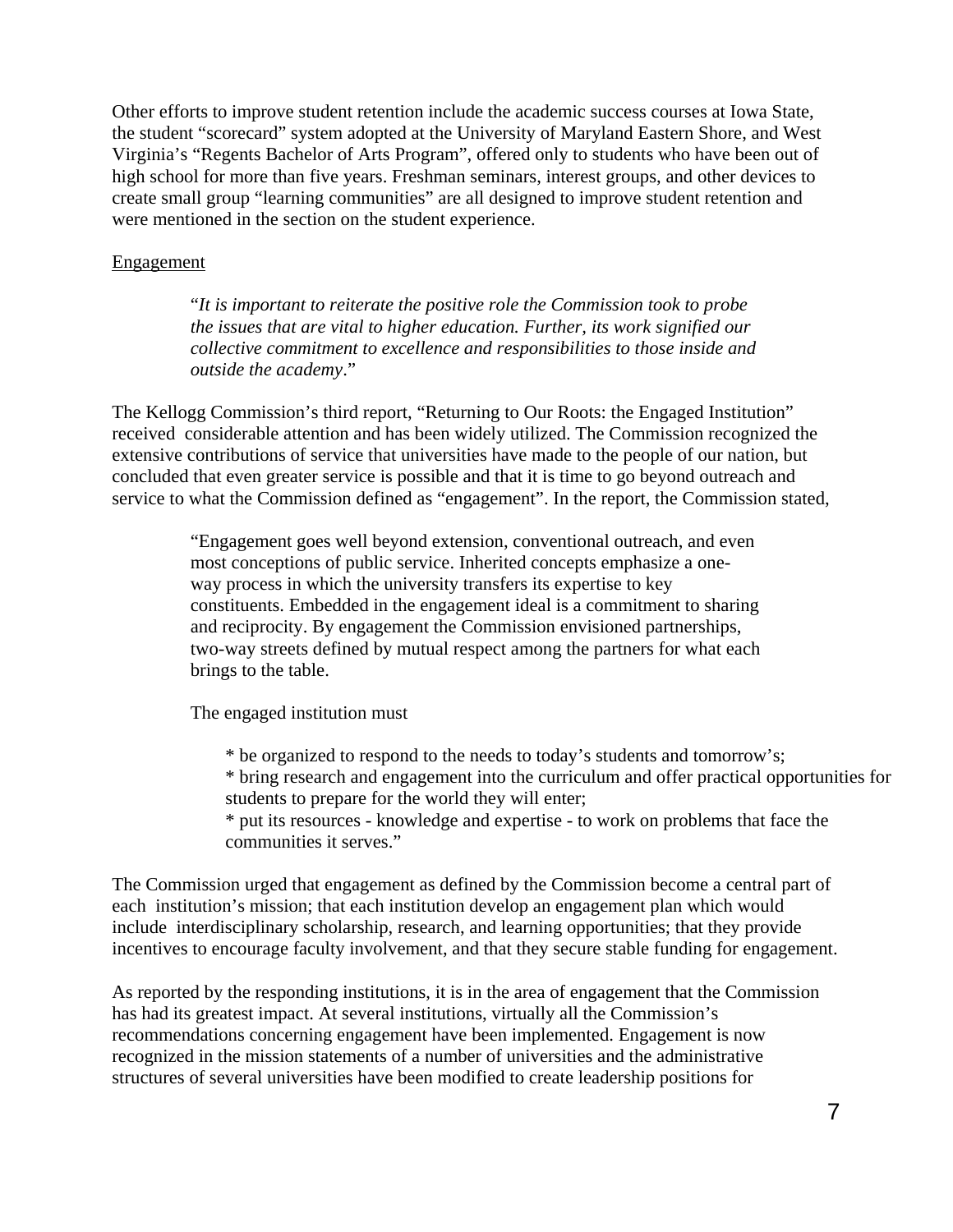engagement at the Vice President or Vice Provost level. These universities have engagement plans and provide incentives for faculty involvement. However, some universities have adopted the term "engagement" but have not implemented the Kellogg Commission's definition of engagement with respect to the aspect of "mutual sharing". Several universities use the term "engagement" interchangeably with the term "outreach". To the Commission, engagement involves sharing, working in partnership with segments of society, and is a two-way process. "Outreach" implies a one-way communication from the university out to society.

Although the term "engagement" may not appear in their mission statements, virtually all the institutions responding were committed to some type of outreach, public or civic service, or engagement. A few of the institutions do endorse and implement the concept of partnerships and sharing with the communities they serve, a critical element of the Kellogg Commission's definition of engagement. Several universities have created relatively high level offices to administer their engagement activities. Michigan State's Office of Outreach and Engagement is administered by an Assistant Provost; Purdue's Office of Engagement by a Vice Provost; Ohio State's Office of University Outreach by a Vice President; and Georgia's Office of Public Service by a Vice President.

Several universities have created plans for engagement or have included engagement as part of their university strategic or academic plan. Wisconsin-Madison and New Hampshire are examples of institutions where this is the case. At New Hampshire "outreach scholarship" is one of five university goals. At Wisconsin-Madison "Amplifying the Wisconsin Idea" ("the Wisconsin idea: the borders of the university extend to the borders of the world") is one of the university's five strategic plan priorities. Every public university and college in Wisconsin is now engaged in serving the citizens of the state and the world.

A number of universities include specific initiatives as part of their engagement plans. Arizona State (ASU) refers to their program of engagement as "embeddedness within the community". They point to their partnership with Phoenix in creating a new ASU campus in the center of the city. Among the special initiatives they cite is the Stardust Center for Affordable Homes and the Family, a new research center established to work with the community to create permanent affordable homes for working families and to study the effects of family services on neighborhood stability.

The University of Georgia recently developed five major initiatives: a Latino Initiative; Economic and Community Development; Poverty and Economy; Internationalization/Globalization; and Service Learning. The Poverty and Economy Initiative addresses ways to battle persistent poverty in the historic Black Belt of the southern U.S., involves research and public policy, and is funded from both government and private sources.

The University of North Carolina at Chapel Hill bases significant engagement in the Carolina Center for Public Service, the Public Service Scholars Program and the APPLES Service Learning Program (Assisting People in Planning Learning Experiences in Service). They point out that collectively these three programs and centers "integrate engagement with research and teaching, connect the community and the University in addressing a wide variety of problems and issues, coordinate and make coherent the institutional engagement enterprise, and help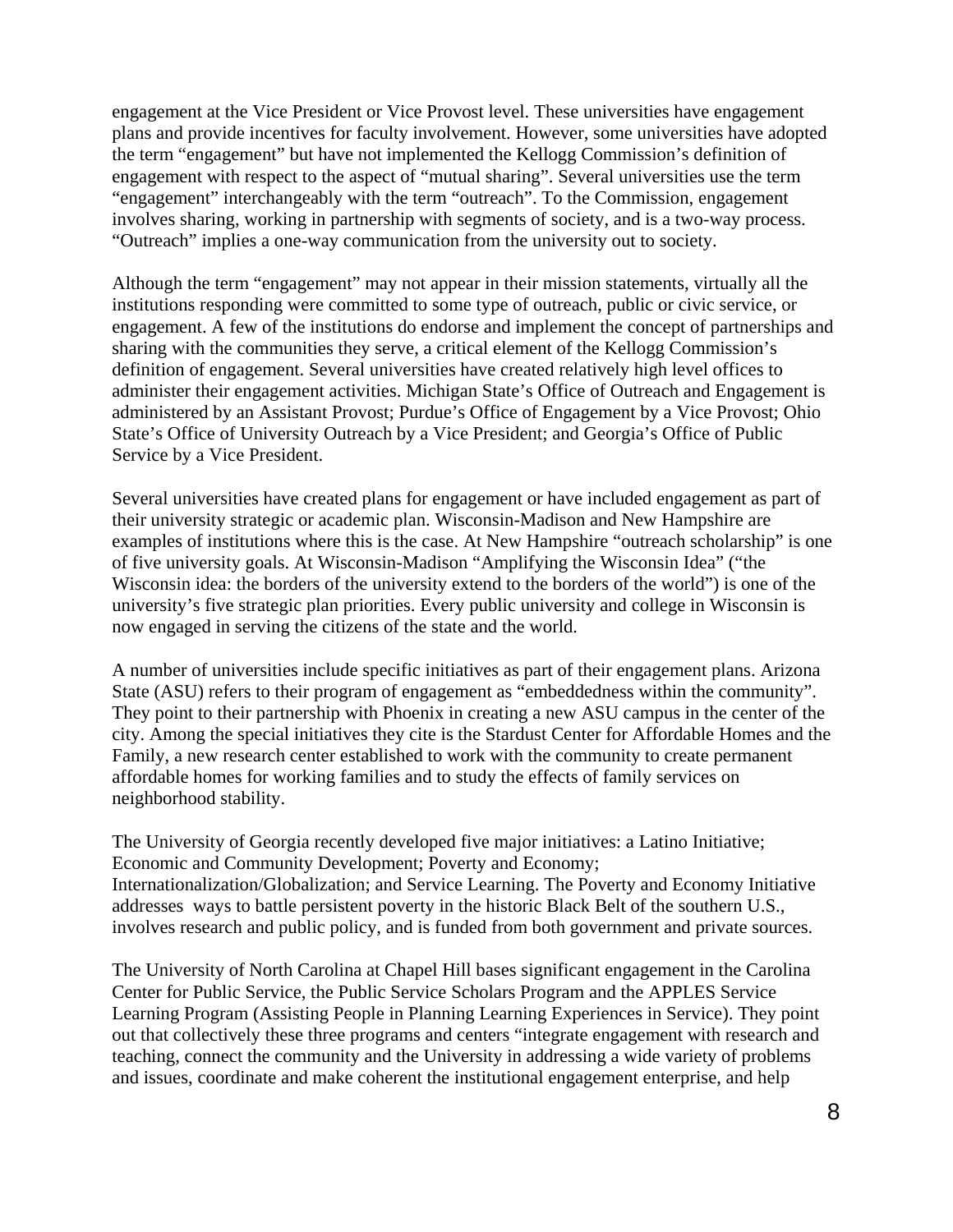prepare students for the complex challenges they will face in their careers and as responsible citizens.["7](#page-11-0) The APPLE Service Learning Program, which began prior to the creation of the Kellogg Commission, is a student-led organization funded by student fees. The students identify community needs, then plan, implement, and evaluate their efforts. Faculty provide guidance but it is a student-run program. Each year more than thirty-six faculty from sixteen departments incorporate service learning in their curricula. The program involves 750 students and 130 community partners. This program is an excellent example of the integration of learning, discovery, and engagement.

Among all the examples of engagement cited by the respondents partnerships with schools and school systems are notable. A few examples: Arizona State's ALPHA Partnership Program, designed to reach students from pre-kindergarten to high school in order to enhance the performance of Arizona's students; the University of Kentucky's Great Schools Initiative, a partnership between the University of Kentucky (UK) and the Lexington public school system in which sixteen deans work with school educators, parents, and students to encourage healthy living and successful learning; Oregon State University's SMILE Program (Science and Math Investigative Learning Experiences), a partnership between OSU and fourteen Oregon school districts - mostly rural - to provide science and math enrichment for under-represented and other educationally under-served fourth to twelfth grade students; the Northern Illinois University NIU-P20 initiative that included dozens of programs and hundreds of partnerships with public school districts and community colleges in northern Illinois to improve teacher preparation and student performance at all levels.

Innovative ways to serve and to cooperate with the public characterize the engagement efforts of public universities throughout America. Engagement, outreach, and civic service are all critical elements of public university missions, whether specifically included in the mission statement or not, and are defining characteristics of the public university of today and tomorrow.

Beyond individual universities, there is evidence of the importance of engagement. Committees, councils, and commissions devoted to engagement now exist within the structures of educational associations such as NASULGC, AASCU, and ACE. Several community colleges have adopted engagement as part of their missions; new journals are focusing on engagement; and a National Review Board to address the "Scholarship of Engagement is now in place."[8](#page-11-1)

# The Learning Society

 $\overline{\phantom{a}}$ 

"*We share a commitment to engage in a process of reinventing higher education to better serve a broader segment of our population....The Kellogg Commission reports have had a profound effect on our* 

<span id="page-11-0"></span><sup>7</sup> Letter from James Moeser, Chancellor, UNC

<span id="page-11-1"></span><sup>&</sup>lt;sup>8</sup> "University Engagement in 2005." John V. Byrne, a report to NASULGC in March 2005, based on a presentation at the 2004 NASULGC annual meeting. Available on request from <john.byrne@oregonstate.edu>.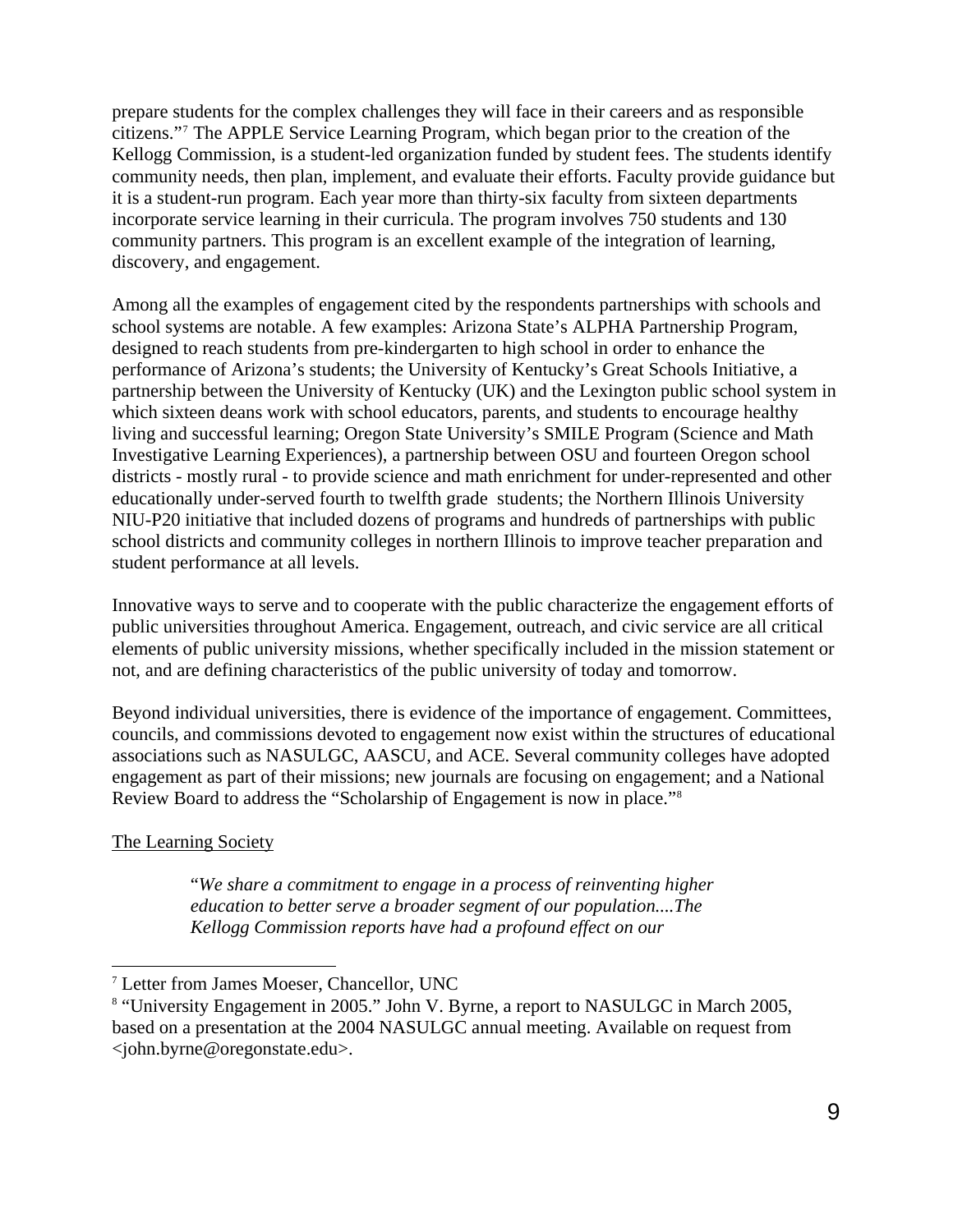### *understanding of higher education in America*."

Recognizing the growing demand for educational opportunities by people throughout the United States and noting the increased capabilities to deliver such opportunities through information technology, in "Returning to Our Roots: The Learning Society" the Kellogg Commission called on universities to take the lead in creating a true "learning society:"

> "...our challenge in our emerging Information Age is two-fold. First, we must ensure that the remarkable growth in demand for education throughout the lifetime of virtually every citizen can be satisfied; second, we must demonstrate that we can meet this need at the highest level of quality imaginable, along with the greatest efficiency possible."

To summarize the Commission's definition, a learning society:

- \* values and fosters habits of lifelong learning, ensures that there are responsive and flexible learning programs, and that learning networks are available to address all students' needs;
- \* ensures that all of its members can participate in learning communities;
- \* recognizes the importance of early-childhood development and creates organized ways to enhance the development of all children;
- \* recognizes the importance of information technologies as tools for enriching learning by tailoring instruction to societal, organizational, and individual needs;
- \* stimulates the creation of new knowledge through research and other means of discovery and uses that knowledge for the benefit of society;
- \* values regional and global interconnections and cultural links;
- \* fosters public policy to ensure equity of access to learning, information, and information technologies; and
- \* recognizes that investments in learning contribute to overall competitiveness and the economic and social well-being of the nation.

The Commission called on universities to make lifelong learning a part of their core missions and that these missions should include partnerships of higher education with the pre-kindergarten through  $12<sup>th</sup>$  grade communities as well as post-university educational opportunities. In short, new learning environments were called for.

A dozen universities reported they had recognized this challenge by creating administrative offices for educational outreach, and lifelong and distant learning. Advances in information technology now make it possible to extend education to learners of all ages in all locations and at the times the learner desires. Special on-line courses have been developed for K-12 teachers and for senior citizens.

Through the use of information technology Michigan State offers specialized graduate level programs available on a world-wide basis. Responsibilities for delivery reside with the academic colleges and include such areas as educational technology, youth development, food safety, nursing, criminal justice, turf grass management, and more. The University of New Orleans partnered with Louisiana State University to deliver programs leading to the Bachelor of General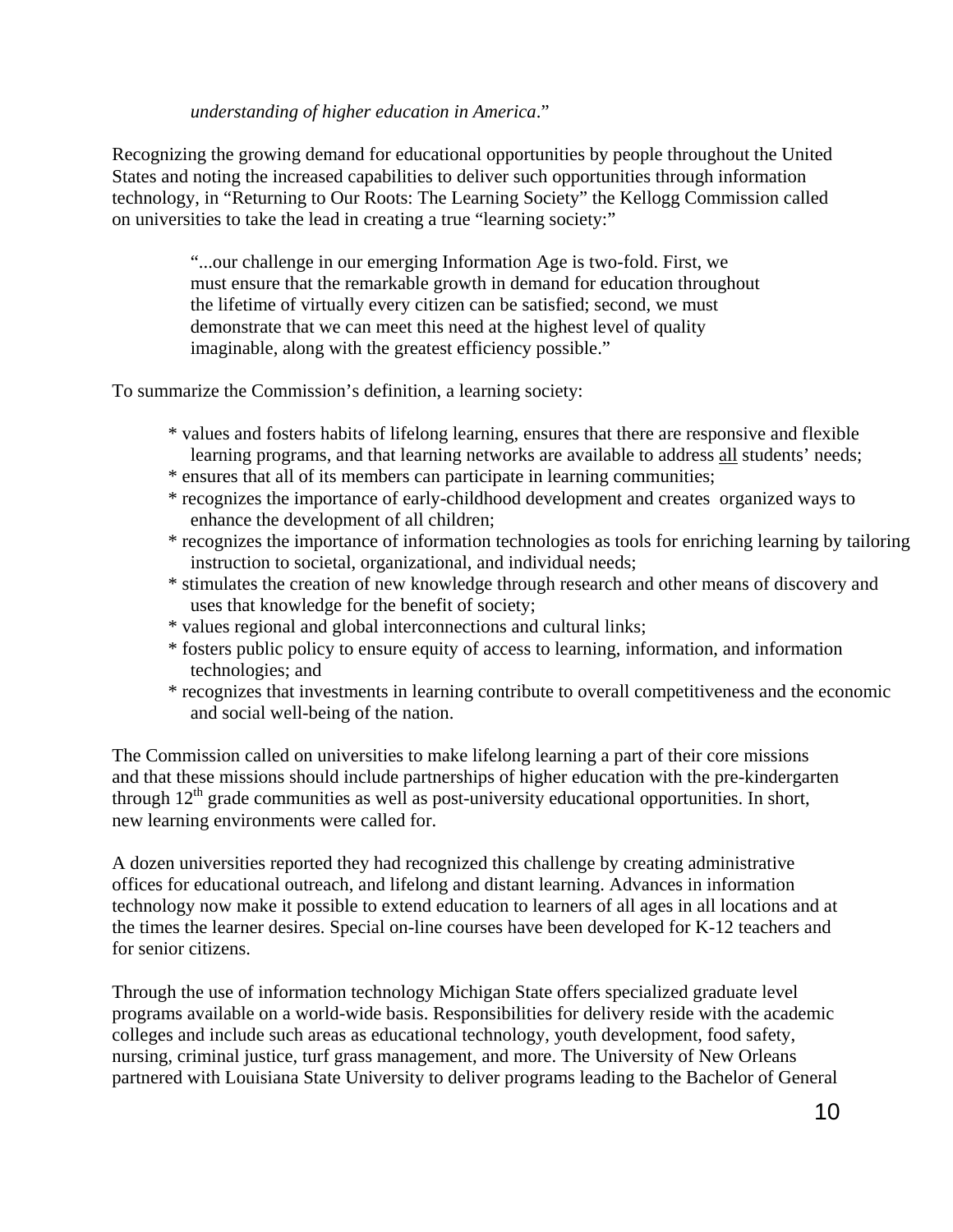Studies, making use of the internet, compressed video, telecourses, and videotape, as well as more conventional correspondence. At Nebraska the university's extended education efforts include the "Nebraska Academy", which delivers on-line courses to high-school students.

Oregon State's "OSU K-12 Online", a service provided by the university's "Ecampus", offers flexible learning experiences for high school students to fill gaps in their high school education or to jump-start their college experience. Ecampus provides a number of services on-line, including access to the OSU library, on-line tutoring, and technical support.

Penn State restructured its lifelong and distant education program by combining "Continuing Education" and "World Campus" to provide a coordinated approach to serving adult learners through both credit and non-credit programs. A Vice President for Outreach will be responsible for this program and for two new initiatives, "The State-Wide Center for the Adult Learner" and the "Continuing Education and Work Force Training System". Penn State has also developed a new "Blended Learning Initiative" which will develop new courses and degree programs for delivery utilizing on-line World Campus courses, on-line courses shared among Penn State locations, and hybrid on-line courses taught on campus.

The University of Northern Illinois (NIU) is another institution that has adopted Blended Courses as part of its distant/lifelong learning programs. These courses combine face-to-face meetings with on-line lectures, computer chat groups, role-playing exercises, group projects, and simulations, and can lead to a Bachelor of General Studies degree in the university's College of Liberal Arts and Sciences. Using blended courses, NIU also offers a Bachelor of Science degree for Registered Nurses and undergraduate and graduate certificates in Geographic Information Systems.

In addition to these formal on-line courses, a number of universities offer expanded non-credit programs for adult learners who have educational needs for career development or simply find learning to be a valued recreational activity. The latter is the case for learners in Oregon State's Academy of Lifelong Learning (ALL), a self-supporting program affiliated with the Oregon State Alumni Association.

# Campus Culture

### "*In essence, the Kellogg Commission's work has validated our efforts for reform*."

The Commission noted the fragmentary nature of the campus culture today, commenting that the university had become a "multi-versity". In many ways, the singular ethos common to colleges and universities in the past has been weakened and in some cases lost completely. In its report, "Returning to Our Roots: Toward a Coherent Campus Culture, the commission states: "The university has become an institutionally fragmented aggregation of departments. The primary loyalties of scholars are increasingly directed away from their immediate colleagues, students, and institutions toward national and international societies and associations of their disciplinary peers."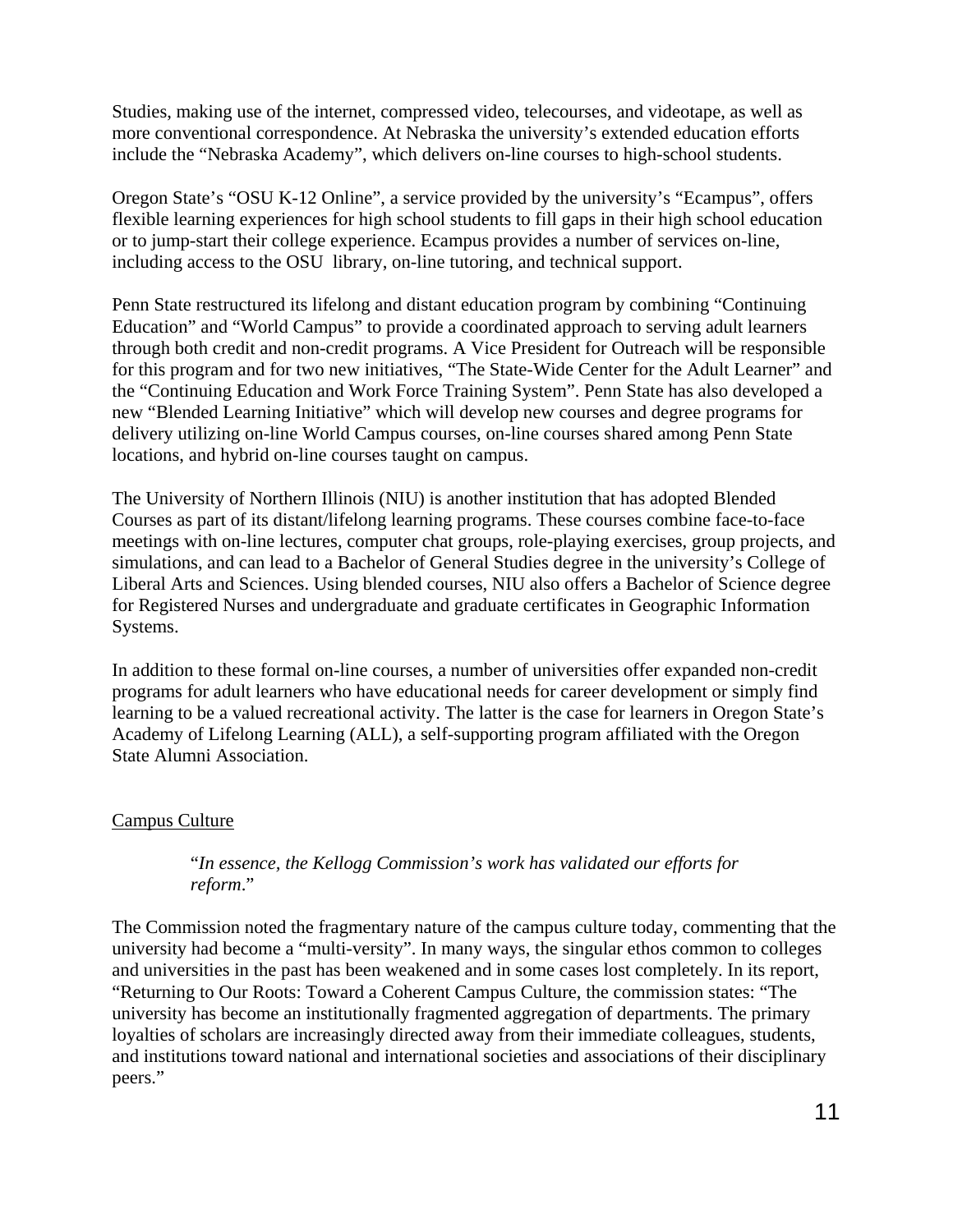In suggesting strategies to help universities unify and enhance their missions and culture, the commission called for re-examining what the university stands for, an articulation and implementation of its core values. The strategies:

- \* start with values and mission
- \* foster institutional coherence;
- \* reinvigorate academic governance;
- \* develop administrative leadership;
- \* redefine the nature of acceptable scholarly work;
- \* reinforce the integrity of tenure;
- \* align athletics and academics; and
- \* end with values: put learning first.

Teaching, research, and service have characterized the past mission of public universities. In its report the Commission recognized a different mission for the universities of today and tomorrow: "the growing democratization of higher education, the greater capacity of today's students to shape and guide their own learning, and the burgeoning demands of the modern world require us to instead think of learning, discovery, and engagement."

Only a few replies referred to efforts to modify the culture of campuses. Review and modification of promotion and tenure guidelines was mentioned by only five respondents; alignment of athletics with academics by four; two universities reported efforts at faculty development. Efforts to integrate learning, discovery, and engagement, and to become a truly student-centered university were cited by only four respondents.

Nevertheless, efforts to reform the student experience, including distant and lifelong learning, improving diversity, and enhancing access and retention, all contribute to the modification of the culture of universities making these changes. The universities that stand out from all the others focus on their fundamental values and consciously change their missions in recognition of the needs of all learners. They are well on the way to becoming truly student-centered universities.

#### Concluding comments

 $\overline{\phantom{a}}$ 

Shortly after the final meeting of the Kellogg Commission in March 2000, thirty-two public universities participated in a survey to determine their position relative to the recommendations of the Commission.<sup>[9](#page-14-0)</sup> Participants in that survey included faculty, mid-level administrators, and presidents and chancellors. The respondents reported that generally reform was more advanced in the areas of student access and campus culture than in those of the student experience and the learning society. Respondents thought more attention was needed to lifelong learning and engagement, and faculty in particular felt greater attention should be devoted to the student experience and to campus culture.

<span id="page-14-0"></span><sup>&</sup>lt;sup>9</sup> "Public Higher Education Reform 2000 The Results of a Post-Kellogg Commission Survey" by John V. Byrne; available at www.nasulgc.org/Kellogg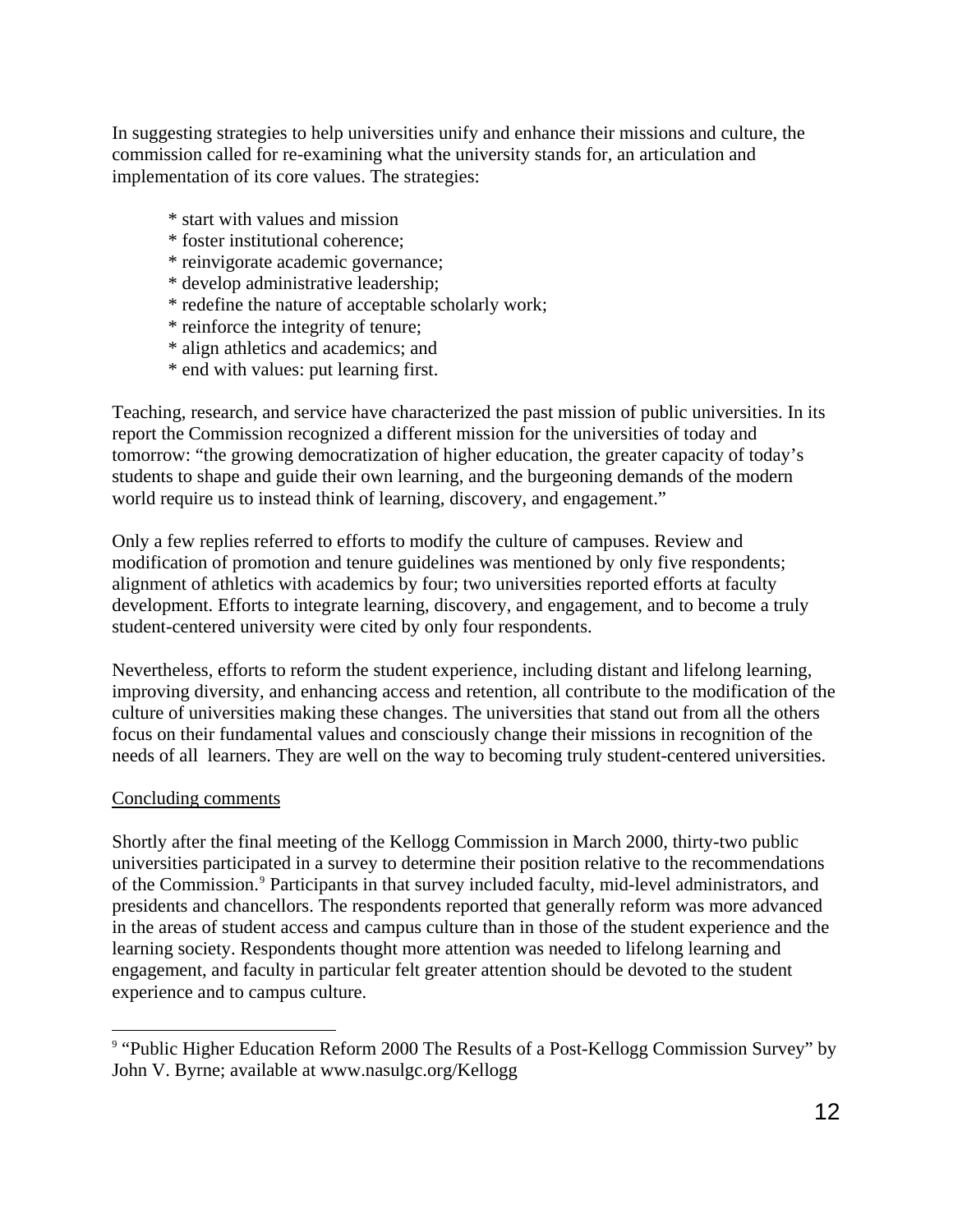From the replies to the current survey it seems apparent that those earlier impressions were noted and actions taken. During the past five years, significant changes have been made in the student experience, specifically with regard to holistic learning, international experience, undergraduate research, and service learning. Lifelong and distant learning are being addressed today at most universities.

The engagement of universities with the societies they serve has also undergone significant change. Leading universities have re-organized their administrations to better focus on service to society, faculty involvement in engagement is being recognized, and at a number of institutions promotion and tenure guidelines have been reformed in recognition of the importance of faculty involvement in engagement, with incentives provided. Engagement has become part of the core mission of several universities.

Whether the Kellogg Commission was directory instrumental in leading institutions to make these changes is hard to determine. The Commission did stimulate discussion, it did validate changes already underway, and it did provide a general guide to valuable reform in higher education. Because the positions taken by the Commission focused on the basic elements of higher education and learning, most of its recommendations will be valid for some time. The Commission dealt primarily with values and principles that should be inherent to the public university. As such the reports of the Commission may never be out of date. They will wear well over time and will bear repeated readings.

The Commission attempted to outline what the successful university of the future will be. Words from the Commission's final report, "Renewing the Covenant: Learning, Discovery, and Engagement in a New Age and Different World" seem appropriate to conclude this report:

> "...If the recommendations in our prior reports are heeded, the shape of today's university will still be visible in a new century, but it will have been transformed in many ways, major and minor. It will truly be a new kind of public institution, one that is as much a first-rate student university as it is a first-rate research university, one that provides access to success to a much more diverse student population as easily as it reaches out to "engage" the larger community. Perhaps most significantly, this new university will be the engine of lifelong learning in the United States, because it will have reinvented its organizational structures and re-examined its cultural norms in pursuit of a learning society."

The responses reported here indicate that a number of America's public universities are well on the way to becoming the public universities called for by the Kellogg Commission on the Future of State and Land-Grant Universities.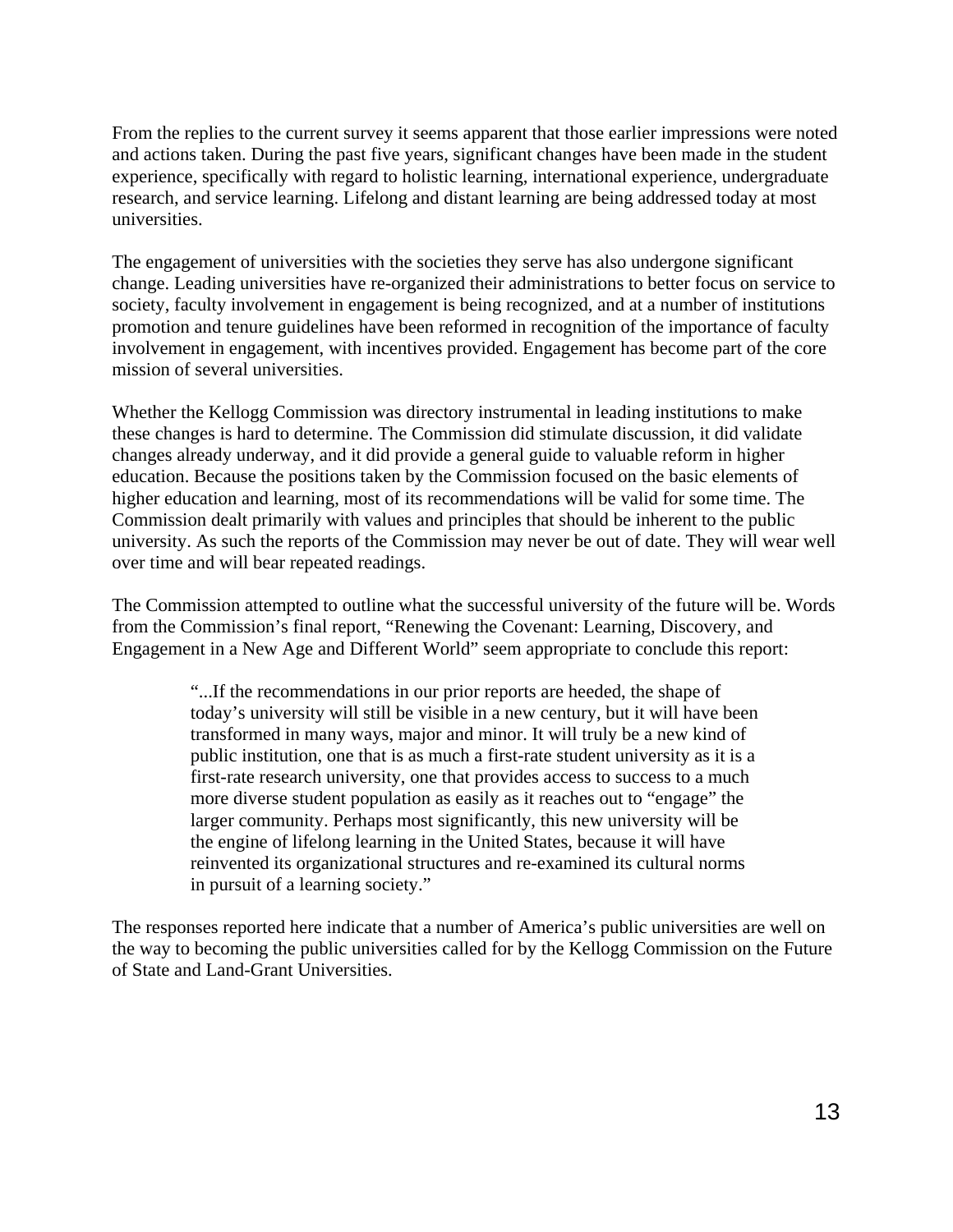# Acknowledgments

This report would not have been possible without the support of Dr. C. Peter Magrath, former President of NASULGC and the originator of the Kellogg Commission, of Dr. Graham Spanier, President of the Pennsylvania State University, who served as Chairman of the Commission. In addition, I express my appreciation to the many presidents, chancellors, and friends of public higher education, who provided information on higher education reform today; they are listed in the appendices of this report. The work of the Kellogg Commission and Advisory Board members served as the basis and inspiration for today's activities in the reform of public higher education. To all of those mentioned above, thank you.

Michael Vahle, who served with distinction as the primary staff during and after the Commission's existence, again provided invaluable logistical assistance from his position at NASULGC in the preparation of this report. Ms. Carol Mason, my valued colleague, was extremely helpful in editing and preparing the report. A very special thank you to Michael and Carol.

Finally, I express my sincere appreciation to the W. K. Kellogg Foundation for support of this project, and to Gail Imig, who monitored the activities of the Kellogg Commission for the Kellogg Foundation, for her constant encouragement.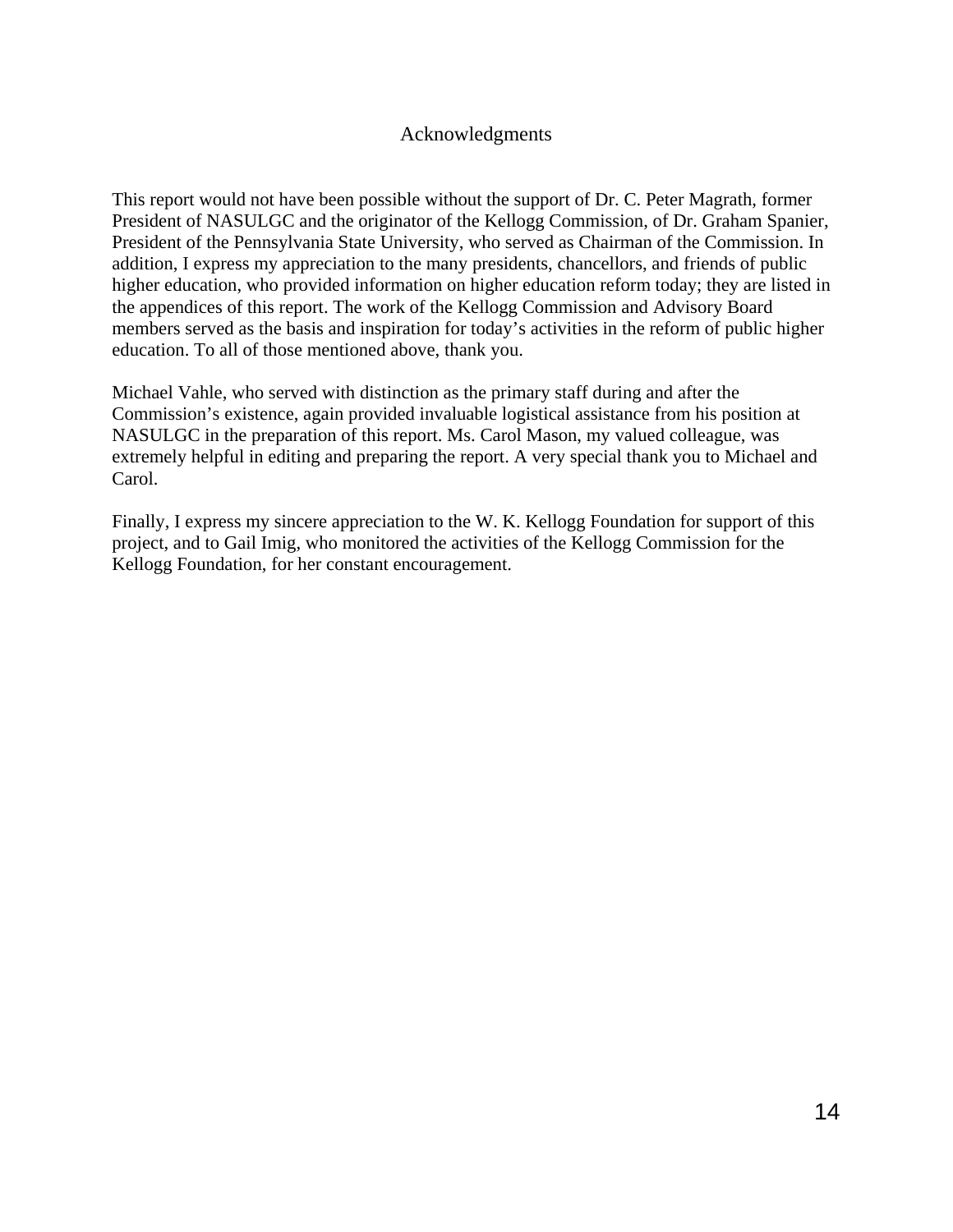# Footnotes

<sup>1</sup> "Taking Charge of Change: Reviewing the Promise of State and Land-grant Universities", Kellogg Commission on the Future of State and Land-grant Universities, National Association of State Universities and Land-grant Colleges, June 1996

<sup>2</sup> Appendix A: Kellogg Commission and Advisory Committee members

<sup>3</sup> Appendix D: List of reports published by the Kellogg Commission

<sup>4</sup> Appendix B: letter

<sup>5</sup> Appendix C: List of Respondents

<sup>6</sup> The unattributed quotations included in this report are from the responses received from the presidents and chancellors

<sup>7</sup> Letter from James Moeser, Chancellor, UNC

<sup>8</sup> "University Engagement in 2005." John V. Byrne, a report to NASULGC in March 2005, based on a presentation at the 2004 NASULGC annual meeting. Available on request from <john.byrne@oregonstate.edu>.

<sup>9</sup> "Public Higher Education Reform 2000 The Results of a Post-Kellogg Commission Survey" by John V. Byrne; available at www.nasulgc.org/Kellogg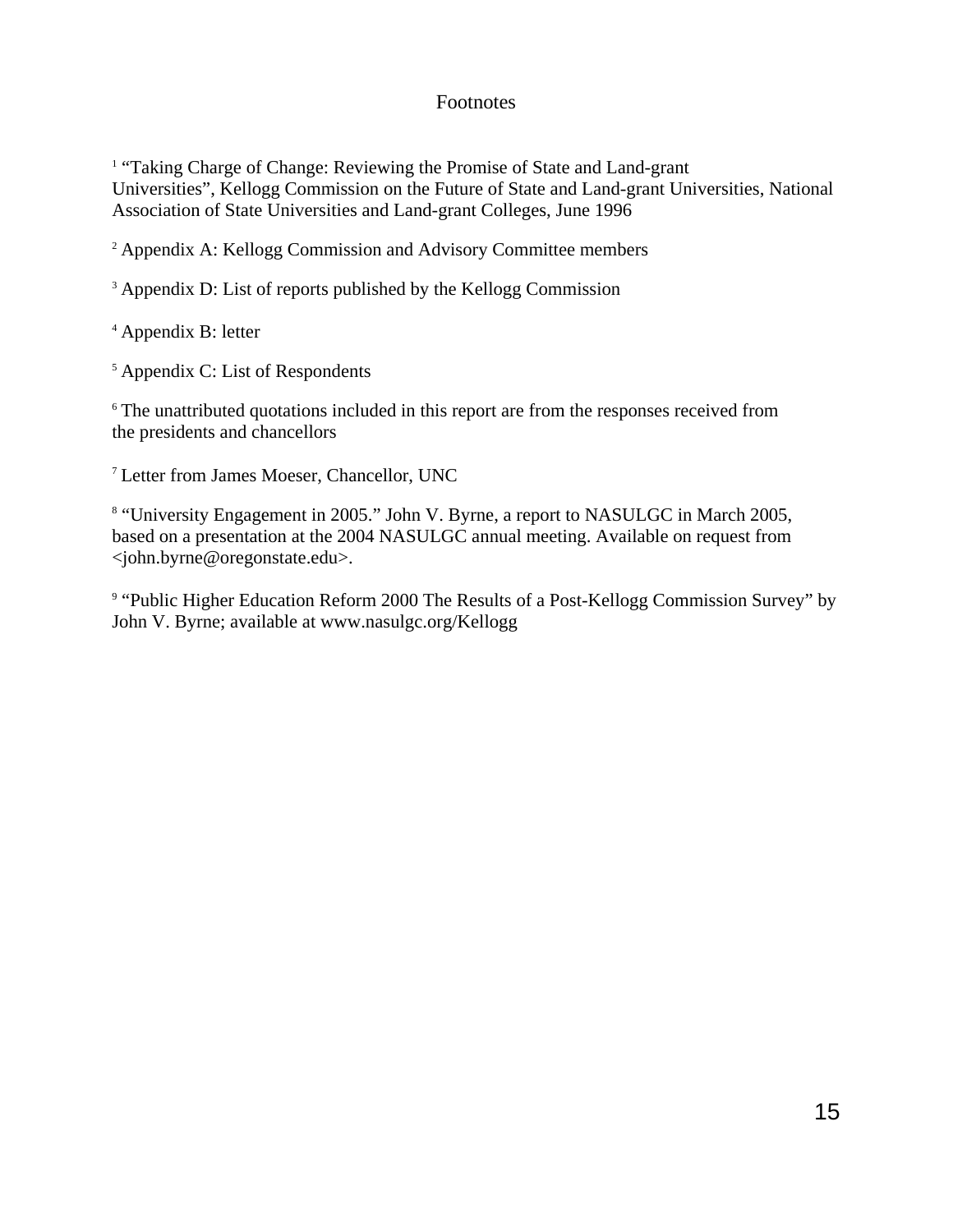#### Appendix A

# Kellogg Commission Members Year 2000

C. Peter Magrath President, NASULGC James F. Barker President, Clemson University Peter S. Hoff President, University of Maine Martin C. Jischke President, Iowa State University James J. Stukel President, University of Illinois Charles E. Young President, University of Florida

#### Emeritus Commissioners

National Advisory Committee

Paula C. Butterfield Consultant

Graham Spanier, Chair President, The Pennsylvania State University Dolores R. Spikes, Vice Chair President, University of Maryland, Eastern Shore John V. Byrne, Executive Director President Emeritus, Oregon State University Daniel O. Bernstine President, Portland State University Ray M. Bowen **President, Texas A&M University** Lattie F. Coor **President, Arizona State University** William E. Kirwan **President-Designate**, The Ohio State University Francis L. Lawrence **President, Rutgers, The State University of New Jersey** Joseph McDonald President, Salish Kootenai College M. Peter McPherson President, Michigan State University James Moeser Chancellor, University of Nebraska-Lincoln Gregory M. St. L. O'Brien Chancellor, University of New Orleans<br>Benjamin F. Payton President, Tuskegee University President, Tuskegee University Judith A. Ramaley President, University of Vermont W. Ann Reynolds President, University of Alabama at Birmingham Paul Risser President, Oregon State University Samuel H. Smith President, Washington State University Larry Vanderhoef Chancellor, University of California, Davis David Ward Chancellor, University of Wisconsin-Madison Mark Yudof President, University of Minnesota

J. Claude Bennett President, University of Alabama at Birmingham Constantine W. Curris **President, Clemson University** Gordon Gee **President, The Ohio State University** Nils Hasselmo President, University of Minnesota Frederick Hutchinson<br>
President, University of Maine John V. Lombardi President, University of Florida

Roger R. Blunt, Sr., Chair Chairman & CEO, Blunt Enterprises, Maryland Wenda Weekes Moore Trustee, W. K. Kelogg Foundation, Michigan Donald E. Peterson Former Chairman & CEO, Ford Motor Company, Michigan Walter Scott, Jr. President, Level 3 Communications Inc., Nebraska Mike Thorne Executive Director, Port of Portland, Oregon Edwin S. Turner President, EST Enterprises, Missouri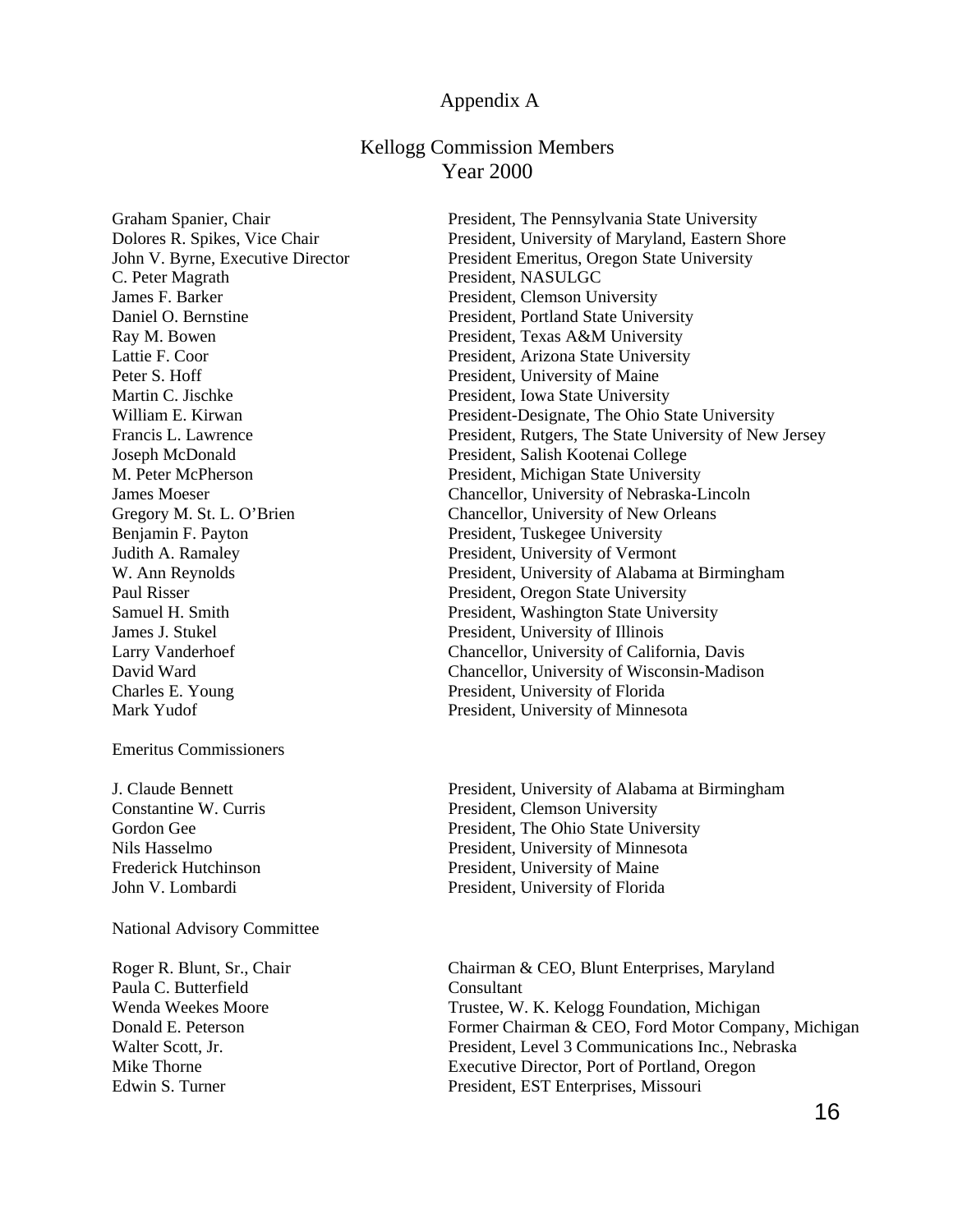# Appendix B

# Letter to Presidents and Chancellors requesting reform information

April 6, 2005

Dear

The Kellogg Commission on the Future of State and Land-Grant Universities held its final meeting five years ago. The Commission's objective was to stimulate the reform of higher education at America's public universities. Its role was to express the need for change and to strongly encourage it. The Commission had neither the inclination nor the authority to impose change; its only lever was the power of persuasion.

During the four years of its existence, the Commission produced six reports designed to aid universities in bringing about change. The first five reports addressed campus issues: the student experience; student access; the engaged institution; a learning society; and campus culture. The sixth report called for a renewal of the covenant - the partnership - between the public and its universities; it addressed learning, discovery, and engagement in a new age and different world. The executive summaries of these reports are available on the web at  $\langle \langle \text{www.nasulgc.org} \rangle$ .

We believe it is time to assess the effectiveness of the Kellogg Commission in stimulating higher education reform in America and to determine the impact of its recommendations. We hope you will assist us. First, we ask that you consider the transforming activities at your university, during the past five years, that correspond to the recommendations of the Kellogg Commission. As you prepare your response, please consider the following list of issues concerning reform that are addressed in the six reports of the Kellogg Commission. We don't ask that you address each of these issues but rather that you highlight, in a letter of no more than three or four pages, the changes or new approaches most relevant at your institution.

- \* holistic approaches to student learning, including integration of academic and non academic activities and environments;
- \* involvement of undergraduates in research, internships, service learning;
- \* international education opportunities;
- \* admission requirements and transfer agreements;
- \* retention and achievement of educational objectives (graduation);
- \* diversity and non-traditional students;
- \* engagement with off-campus groups;
- \* lifelong and distant learning opportunities;
- \* promotion and tenure guidelines;
- \* curriculum reform;
- \* role of intercollegiate athletics.

Second, we would appreciate your opinion concerning the impact of the Kellogg Commission in creating awareness of the need for reform and the direction such reform should take. Was it an effective leader in higher education reform in America? Did it strike a spark?

We would appreciate receiving your response by July 1, 2005. It is our intention to analyze the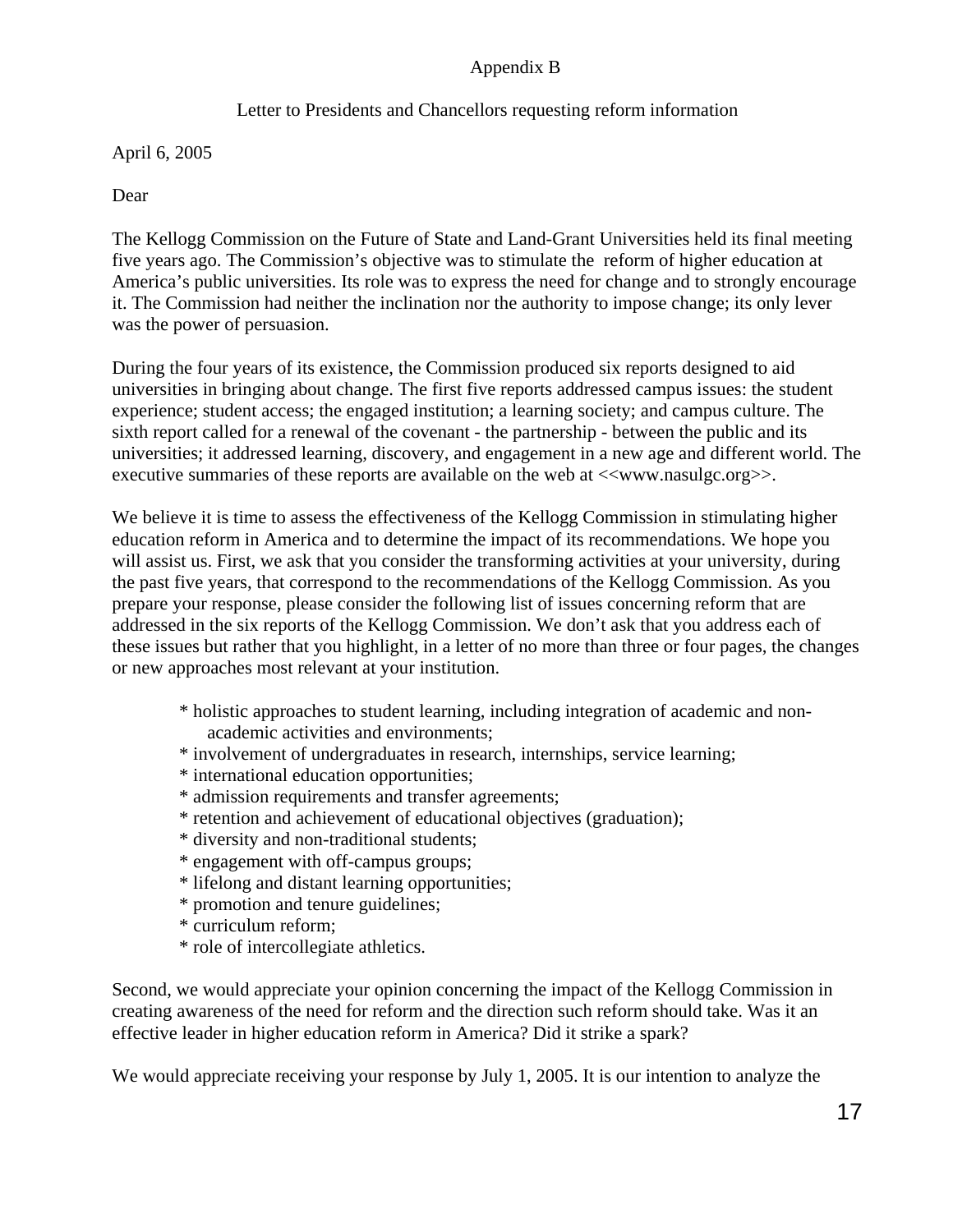collective comments, report the results directly to those presidents and chancellors who respond, and then share the results publicly, without identification of specific universities, at the annual meeting of NASULGC in November, 2005. Please respond directly to Dr. C. Peter Magrath at NASULGC.

Thank you for your frank and thoughtful assistance with this review.

Sincerely,

C. Peter Magrath President of NASULGC

Graham Spanier President, Pennsylvania State University and former Chair of the Kellogg Commission

John V. Byrne President Emeritus, Oregon State University and former Executive Director of the Kellogg Commission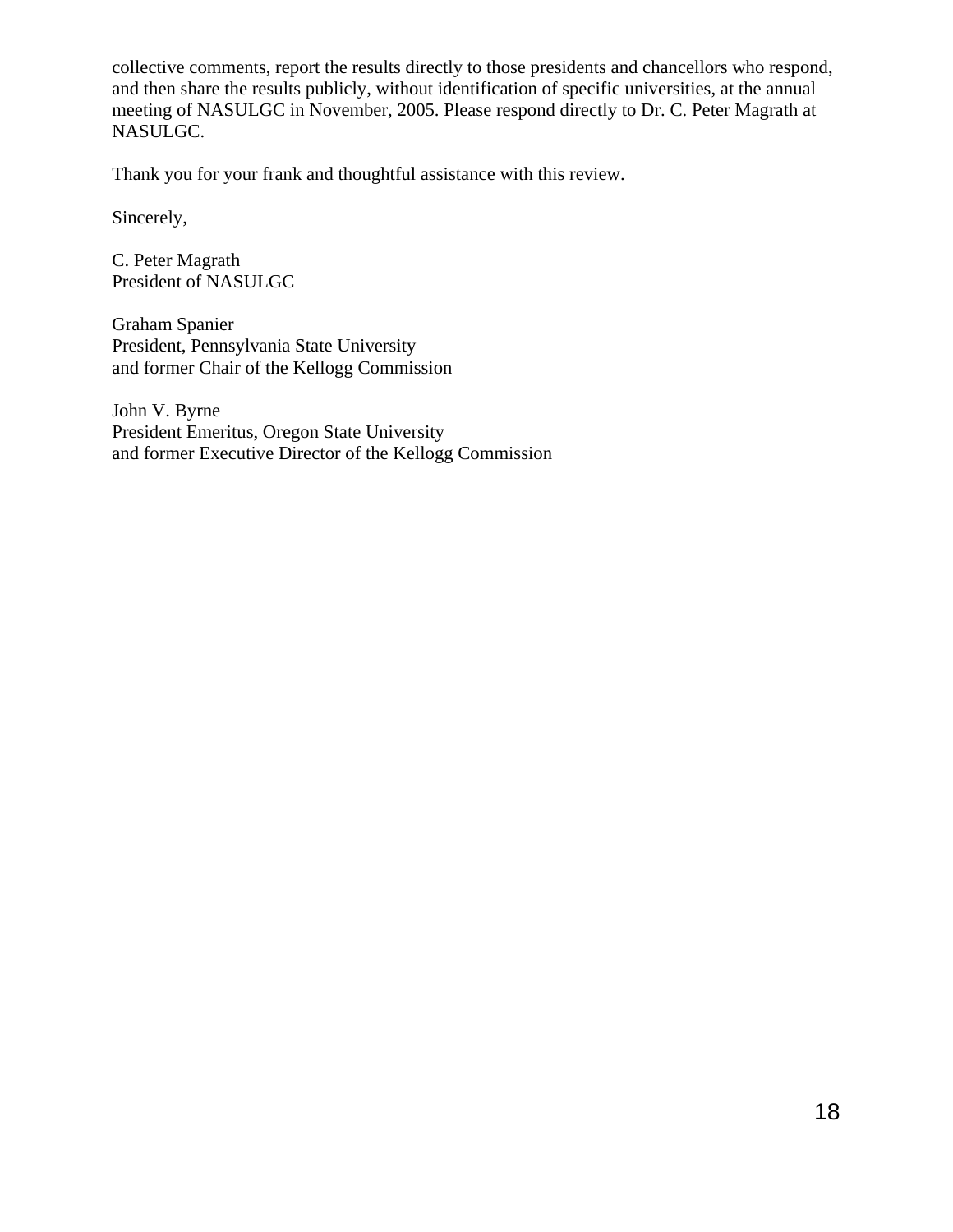#### Appendix C

#### List of respondents to letter requesting information on reform

#### Institutional Respondents

Alabama at Birmingham, The University of Carol Z. Garrison, President Arizona State University Ruth Jones, Vice Provost for Academic Programs Auburn University Ed Richardson, Interim President California, Davis, University of Larry N. Vanderhoef, Chancellor Florida International University Kyle Perkins, Vice Provost for Program Review and Assessment Georgia, University of Michael F. Adams, President Iowa State University Gregory L. Geoffroy, President Kentucky, University of Lee T. Todd, Jr., President Maryland Eastern Shore, University of Thelma B. Thompson, President Michigan State University Lou Anna K. Simon, President Minnesota, University of Robert H. Bruininks, President Nebraska-Lincoln, University of Harvey Perlman, Chancellor New Hampshire, University of Bruce L. Mallory, Provost and Executive Vice President for Academic Affairs New Orleans, University of Timothy P. Ryan, Chancellor, North Carolina at Chapel Hill, University of James Moeser, Chancellor North Carolina Agricultural and Technical State University James C. Renick, Chancellor Oklahoma State University David J. Schmidly, President Oregon State University Edward J. Ray, President Ohio State University, The Bobby D. Moser, Vice President for University Outreach Pennsylvania State University Louise E. Sandmeyer, Executive Director, Office of Planning and Institutional Assessment Portland State University Daniel Bernstine, President Purdue University Martin C. Jischke, President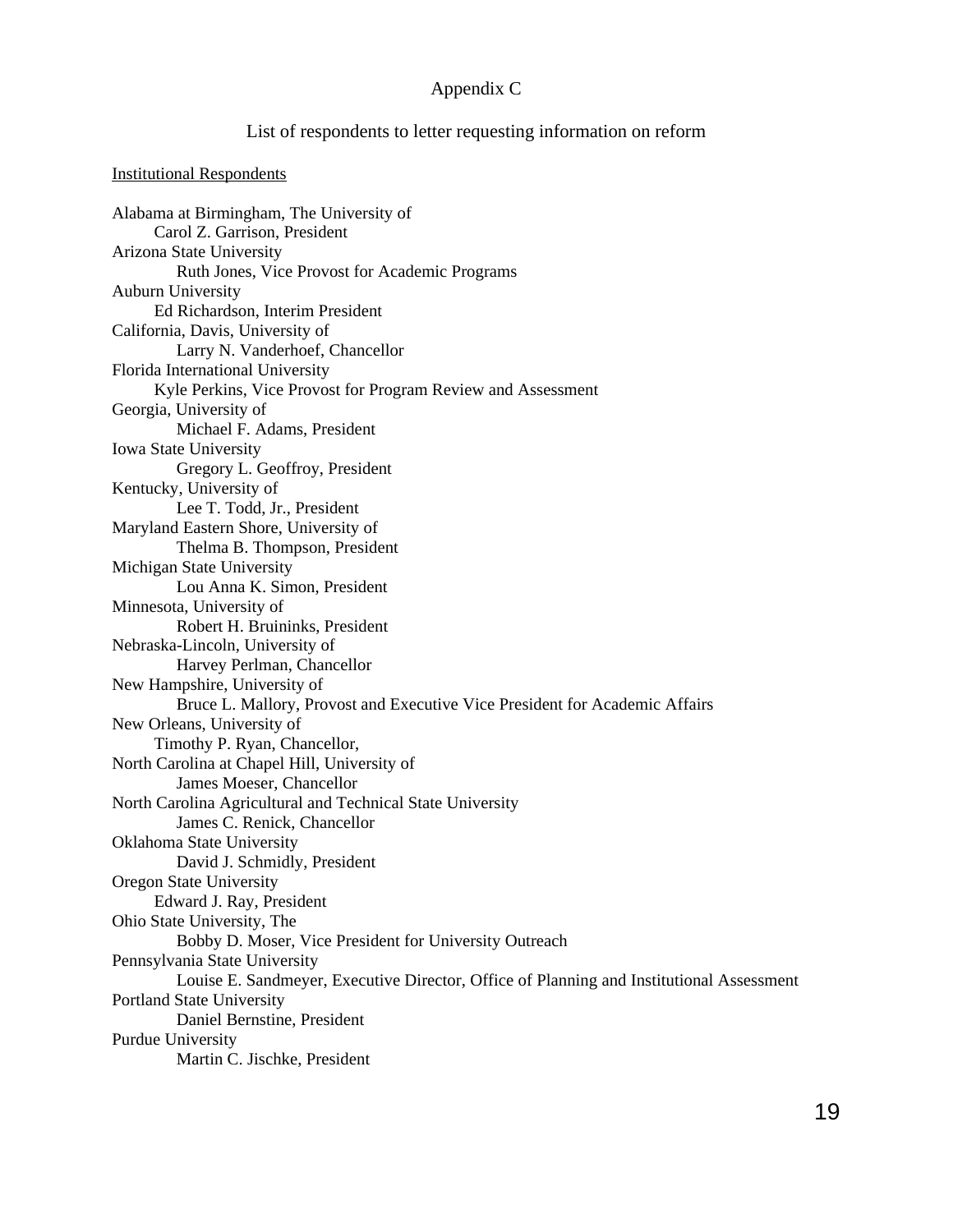Rutgers, the State University of New Jersey Richard L. McCormick, President Texas A&M University Robert M. Gates, President Virginia Polytechnic Institute and State University Charles W. Steger, President Washington State University V. Lane Rawlins, President West Virginia University David C. Hardesty, Jr., President Wisconsin-Madison, The University of John D. Wiley, Chancellor Wyoming, University of Thomas Buchanan, Acting President

#### Individual Respondents

Ted C. Alter, Professor of Agricultural, Regional, and Environmental Economics, Pennsylvania State University Gordon Gee, Chancellor, Vanderbilt University James Harvey, Harvey and Associates, Seattle, WA Francis L. Lawrence, President Emeritus, Rutgers, the State University of New Jersey